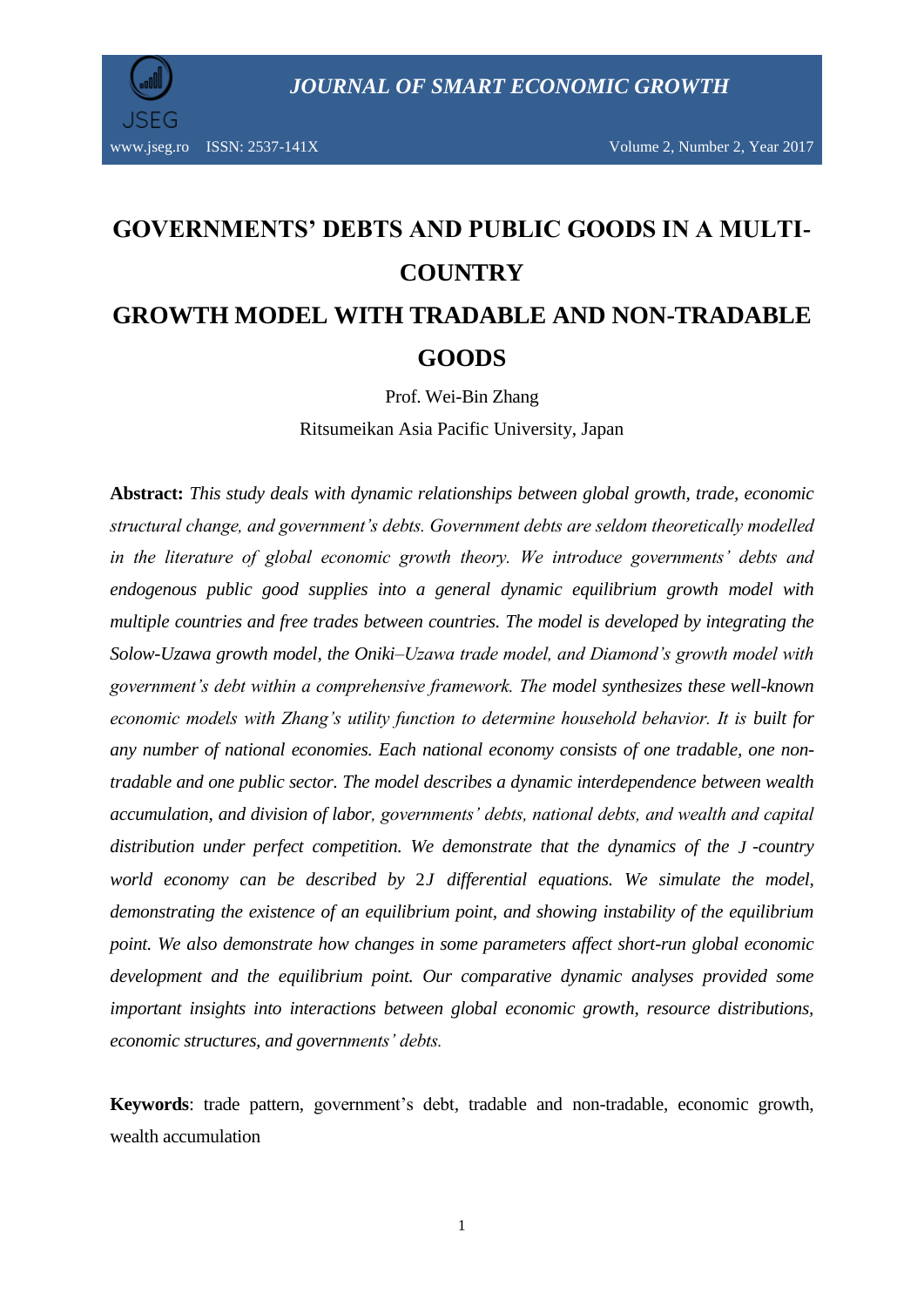

**Acknowledgements**: The author is grateful to the comments of Managing Editor and Professor Radu Lixandroiu. The author is also grateful for the financial support from the Grants-in-Aid for Scientific Research (C), Project No. 25380246, Japan Society for the Promotion of Science.

## **Contact address**:

Prof. Wei-Bin Zhang Ritsumeikan Asia Pacific University 1-1 Jumonjibaru, Beppu-Shi, Oita-ken、874-8577 Japan (Home Tel: 0977-73-9787; Office Tel: 0977-78-1020; Fax: 0977-78-1123; **E-mail: [wbz1@apu.ac.jp\)](mailto:wbz1@apu.ac.jp)**

# **1. INTRODUCTION**

Government debts have become an important issue in developing as well as developed economies. To comprehend national debts are not easy as they have complicated relations with national output, taxes, taxation structures, government's social and economic activities, population structure, international trade, and economic growth. Although some theoretical models have been proposed to study relations between national debts and growth, these models mostly deal with very simple economic structure with simplified taxation. This study deals with issues related to debts and economic growth with international trade in the neoclassical growth framework. We deal with dynamics of debts by considering government expenditure and different taxes in a competitive global economy with any number of national economies. We introduce public goods to the growth model. There are a few models which treat productive fiscal policy as a determinant of persistent economic growth (Barro, 1990; Turnovsky, 2000, 2004; Gómez, 2008; and Park, 2009). In our approach only the governments are responsible for the provision of public goods. Each country's government financially supports the public sector to supply public good. The governments use different taxes and public debt to finance the public sectors. The government has a set of control measures including the total expenditures and tax rates on the industrial sector's output, the service sector's output, the wage income, the consumption and the interest income. Almost of all the recent theoretical literature of dynamic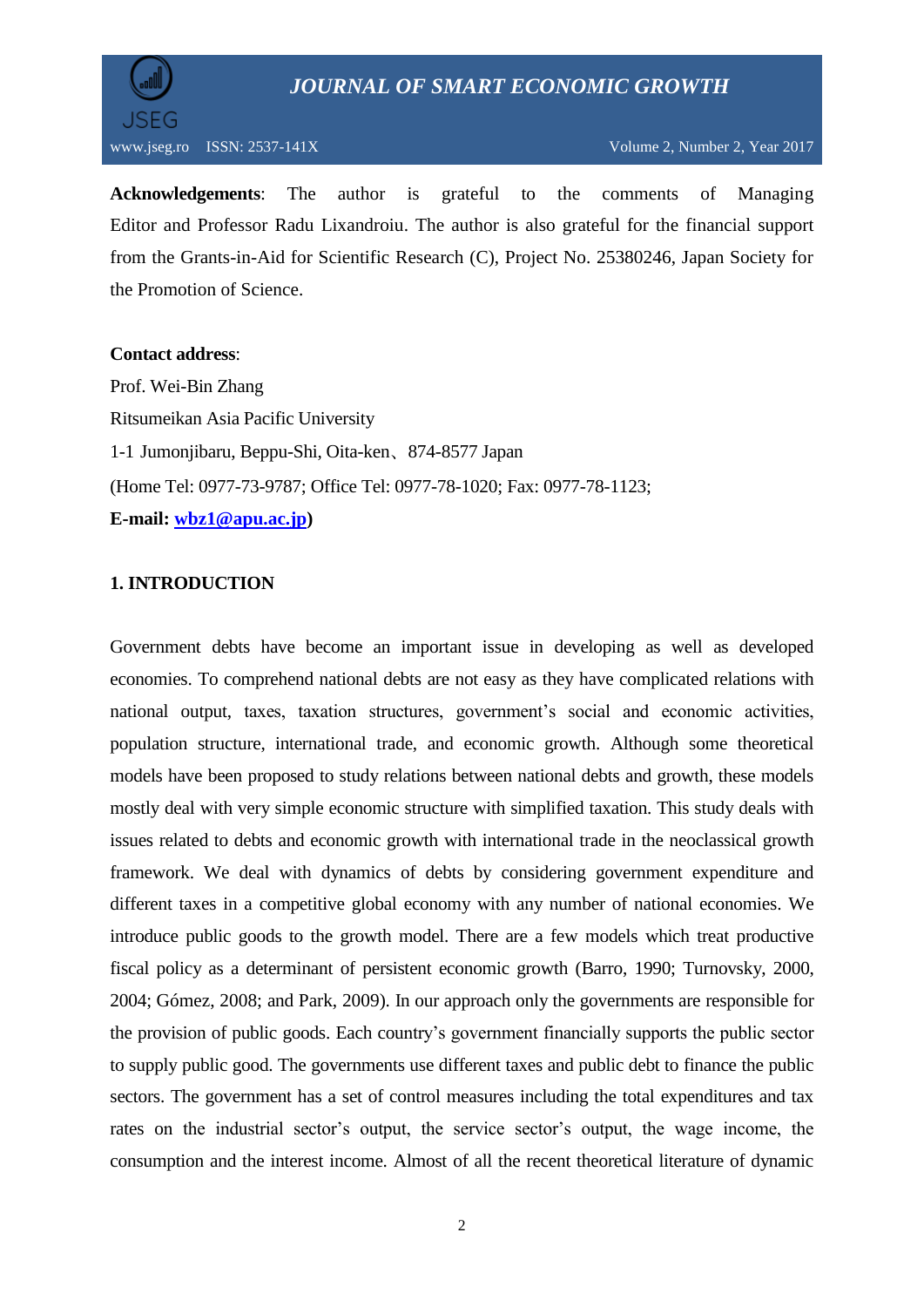

interactions between economic growth and public debts use either the Ramsey framework in continuous time (Cohen and Sachs, 1986; Blanchard and Fischer, 1989; Barro *et al*. 1995; Semmler and Sieveking, 2000; Guo and Harrison, 2004; and Giannitsarou, 2007) or the OLG modeling framework in discrete time (Diamond, 1965; Farmer, 1986; Turnovsky and Sen, 1991; Azariadis, 1993; de la Croix and Michel, 2002; and Chalk, 2000). Different from these traditional approaches, this study applies Zhang's approach to household decision.

This study is primarily concerned with dynamics of governments' debts in an analytical framework with interactions among wealth and physical capital accumulation, trade patterns, governments' debts, and national debts between multiple national economies with endogenous public good policy and different tax rates. In our approach global economic growth is mainly enforced by wealth and physical capital accumulation. The global growth mechanism of physical accumulation is based on the Solow growth model. We describe international trade patterns on the basis of the dynamic trade models with accumulating capital developed by Oniki and Uzawa and others (for instance, Oniki and Uzawa, 1965; Frenkel and Razin, 1987; Sorger, 2002; and Nishimura and Shimomura, 2002). The Oniki-Uzawa model is constructed for the two-country with two goods. We use tradable good and non-tradable rather than capital goods and consumer goods as in the Oniki-Uzawa model. Distinction between tradable good and non-tradable good is significant for explaining the terms of trade (Mendoza, 1995; Stockman and Tesar, 1995). This paper introduces governments' debts into the multi-country growth models with international trade and economic structure with tradable good and non-tradable good. It synthesizes two papers recently proposed by Zhang (2014, 2016). Zhang (2014) proposes a global growth model with tradable and non-tradable goods. Zhang deals with a national economy with government debt. Different from the growth models with the Ramsey approach, we use the alternative utility function proposed by Zhang (1993) to determine saving and consumption. The rest of the paper is organized as follows. Section 2 defines the basic model. Section 3 shows how we solve the dynamics and simulates the motion of the global economy. Section 4 carries out comparative dynamic analysis to examine the impact of changes in some parameters on the motion of the global economy. Section 5 concludes the study. The appendix proves the main results in Section 3.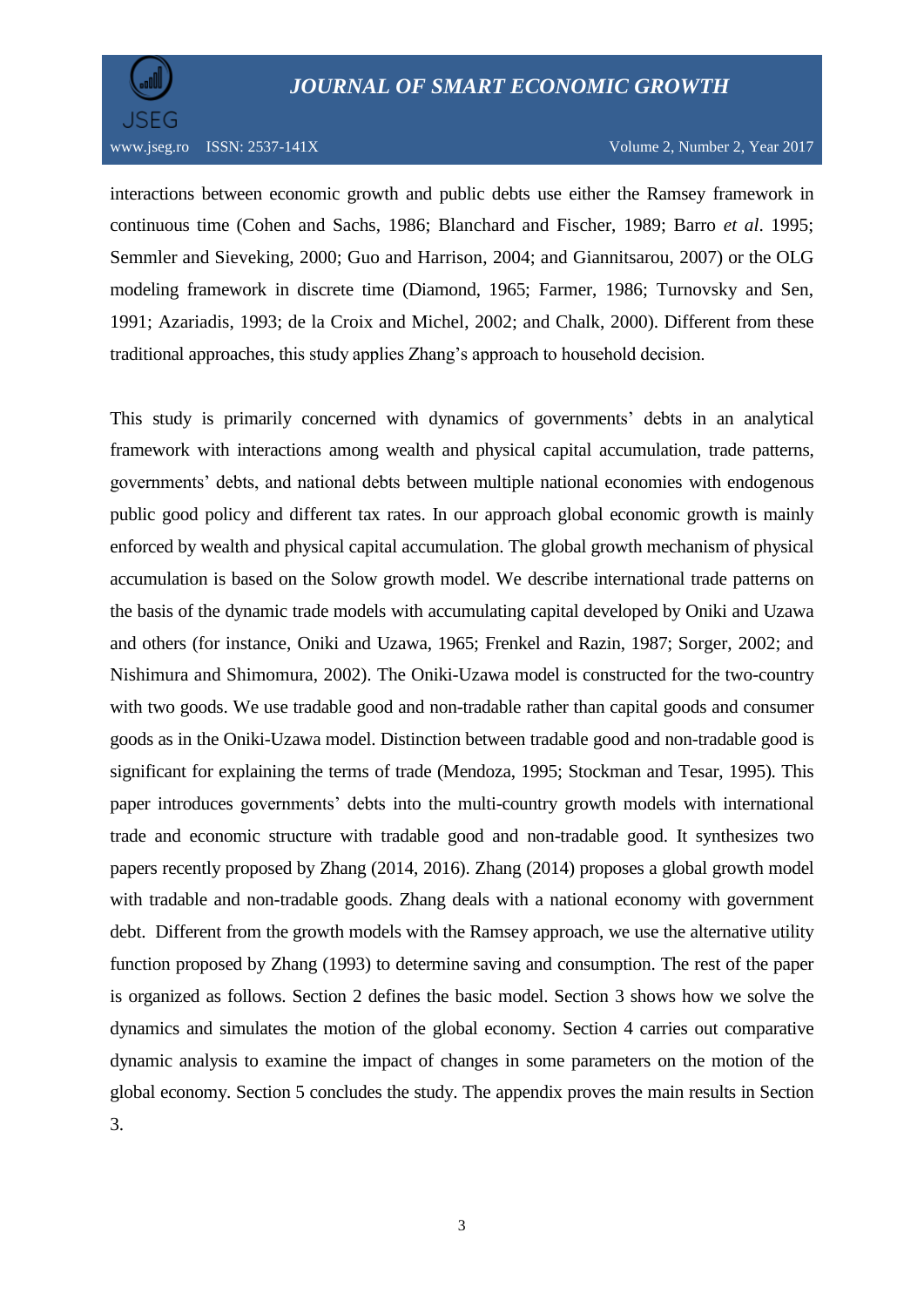



## **2. THE MODEL**

The model is developed within the framework of the neoclassical growth theory with international trade. Most neoclassical growth models are based on the pioneering works of Solow (1956). The Solow model has been extended and generalized in many studies (e.g., Burmeister and Dobell, 1970; Azariadis, 1993; Barro and Sala-i-Martin, 1995). Our model is specially based on the Uzawa two sector growth model (Uzawa, 1961, 1963). Our model is based on the basic features of other two approaches in the literature of neoclassical growth theory with trade and the growth model with public debt of Diamond (1965). The household decision is based on Zhang's approach (Zhang, 1993, 2005). We consider a world economy which consists of any number of countries, indexed by  $j = 1, ..., J$ . Country j has a fixed population,  $\overline{N}_j$ ,  $(j = 1, ..., J)$ . Each national economy consists of three sectors. We call them respectively tradable sector, non-tradable sector, and public sector. As in Ikeda and Ono (1992), We assume that all the national economies can produce a homogenous tradable commodity. The commodity is like the commodity in the Solow model which can be consumed and invested. Each national economy can thus produce one (durable) good in the global economy, one non-tradable (national) good, and one public services. Households own assets and distribute their incomes to consume and to save. The three sectors use capital and labor. Exchanges take place in perfectly competitive markets. Factor markets work well; factors are inelastically supplied and the available factors are fully utilized at every moment. We omit the possibility of hoarding of output in the form of non-productive inventories held by households. The public sector uses capital and labor as inputs and supplies public services which are freely available to consumers. The public sector is financially by the government which taxes the household and the two production sectors and has debt.

We denote wage and interest rates by  $w_i(t)$  and  $r_i(t)$ , respectively, in the *j* th country. Capital depreciates at a constant exponential rate  $\delta_j$  in country j, being independent of the manner of use within each country. Let  $p_i(t)$  denote the price of non-tradable good. We use subscript index, *i*, *s* and *p* to stand for, respectively, tradable good sector, non-tradable good sector, and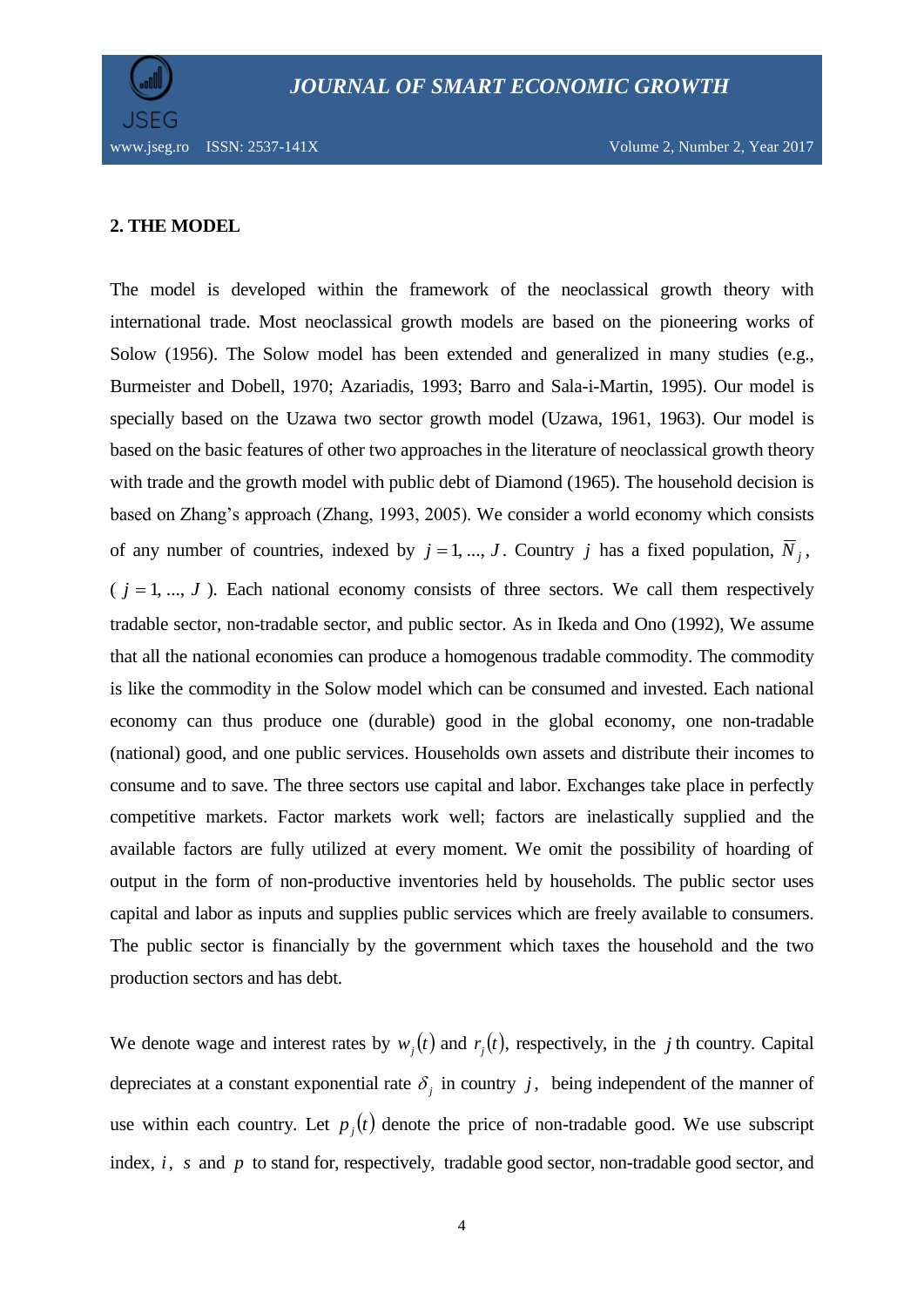

public sector in country *j*. We use  $N_{jm}(t)$  and  $K_{jm}(t)$  to stand for the labor force and capital stocks employed by sector *m* in country *j*. Let  $F_{jm}(t)$  stand for the output level of sector *m* in country *j*. We use  $\tau_{ji}$ ,  $\tau_{js}$ ,  $\tau_{jw}$ , and  $\tau_{ja}$ , stand for, respectively, the fixed tax rates on the output of the tradeable sector, the output of the non-tradeable sector, the wage income, and the interest income. We define  $\overline{\tau}_{jx} \equiv 1 - \tau_{jx}$ ,  $x = i$ , s, w, k.

# **The labor supply**

The aggregated labor force  $N_j(t)$  of country *j* is given by

$$
N_j = h_j \overline{N}_j, \tag{1}
$$

where  $h_j$  is the level of human capital in country j.

# **Production functions**

We assume that production of sector  $(j, q)$  is to combine 'qualified labor force',  $N_{jq}(t)$ , and physical capital,  $K_{jq}(t)$ . We use the conventional production function to describe the relationship between inputs and output. The production process is described by

$$
F_{jq}(t) = A_{jq} K^{\alpha_{jq}}_{jq}(t) N^{\beta_{jq}}_{jq}(t), \ \ A_{jq}, \alpha_{jq}, \beta_{jq} > 0, \ \alpha_{jq} + \beta_{jq} = 1,
$$
 (2)

where  $A_{jq}$ ,  $\alpha_{jq}$ , and  $\beta_{jq}$  are positive parameters. The production functions are neoclassical. They are homogeneous of degree one with the inputs. In this study, we assume that levels of human capital are exogenous and total factor productivities are fixed.

# **Marginal conditions**

Each production sector chooses capital and labor to maximize its profit. The marginal conditions are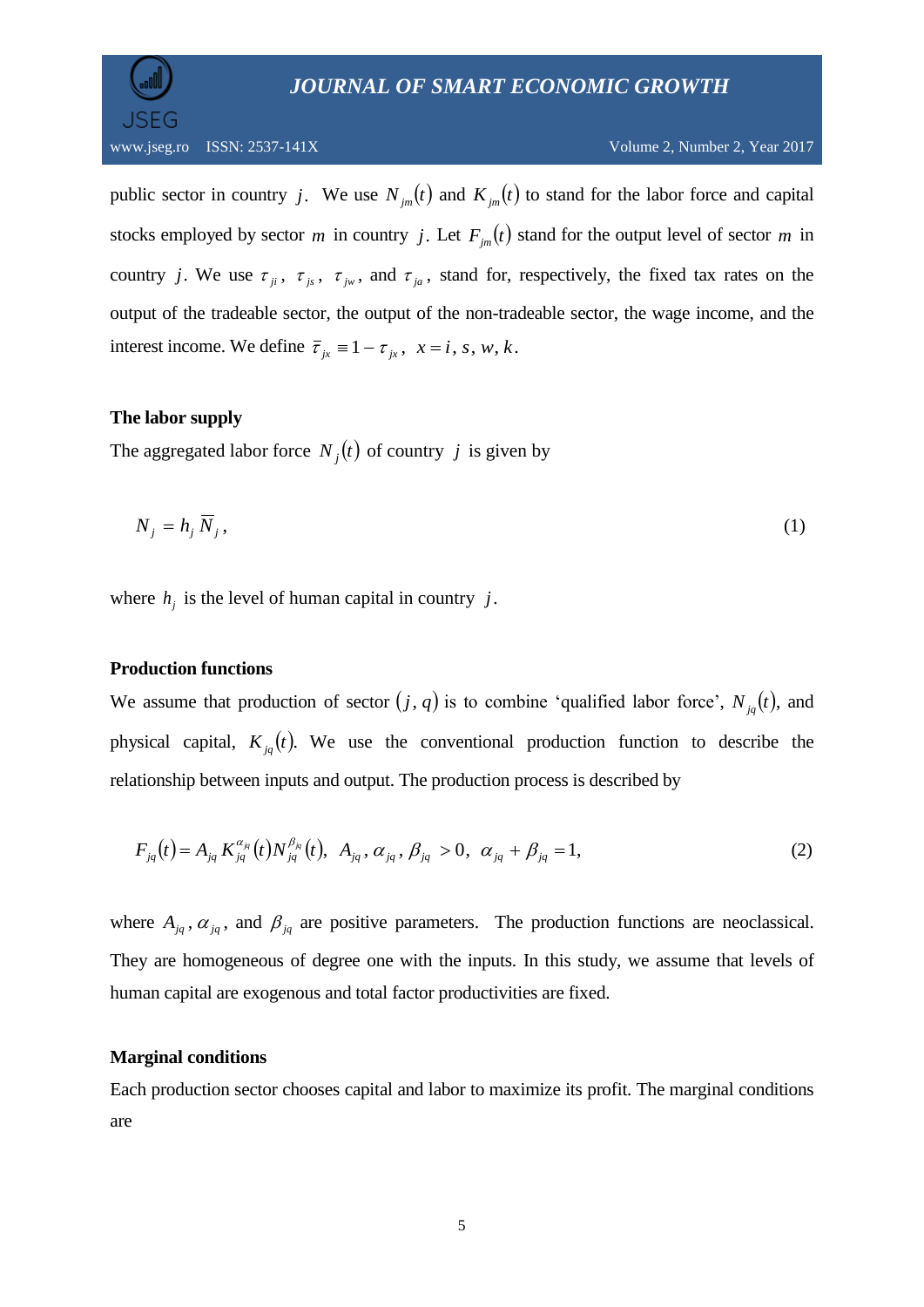www.jseg.ro ISSN: 2537-141X Volume 2, Number 2, Year 2017

$$
r(t) + \delta_j = \frac{\alpha_{ji} \overline{\tau}_{ji} F_{ji}(t)}{K_{ji}(t)}, \ \ w_j(t) = \frac{\beta_{ji} \overline{\tau}_{ji} F_{ji}(t)}{N_{ji}(t)}, \tag{3}
$$

$$
r(t) + \delta_{j} = \frac{\alpha_{j_{s}} \bar{\tau}_{j_{s}} p_{j_{s}}(t) F_{j_{s}}(t)}{K_{j_{s}}(t)}, \ \ w_{j}(t) = \frac{\beta_{j_{s}} \bar{\tau}_{j_{s}} p_{j_{s}}(t) F_{j_{s}}(t)}{N_{j_{s}}(t)}, \tag{4}
$$

where  $\delta_j$  is depreciation rate of physical capital in country j.

# **The public sector**

The production of public services is to combine capital  $K_{jp}(t)$  and labor force  $N_{jp}(t)$  as follows

$$
F_{jp}(t) = A_{jp} K_{jp}^{\alpha_{0;p}}(t) N_{jp}^{\beta_{0;p}}(t), \ \alpha_{0jp}, \beta_{0jp}, A_{jp} > 0. \tag{5}
$$

Let  $Y_{ip}(t)$  stand for government 's expenditure on supplying the public goods and services. We define the national output by

$$
Y_{j}(t) = F_{ij}(t) + p_{js}(t)F_{js}(t).
$$

This study assumes that  $Y_p(t)$  is proportional to the national output as follows

$$
Y_{jp}(t) = \tau_j Y_j(t),\tag{6}
$$

where  $\tau_j$  (0 <  $\tau_j$  < 1). is a non-negative parameter. This implies that the government expenditure is endogenously determined. The public sector is faced with the following budget constraint

$$
(r(t) + \delta_j)K_{jp}(t) + w_j(t)N_{jp}(t) = Y_{jp}(t).
$$
\n(7)

Maximization of public services under the budget constraint yields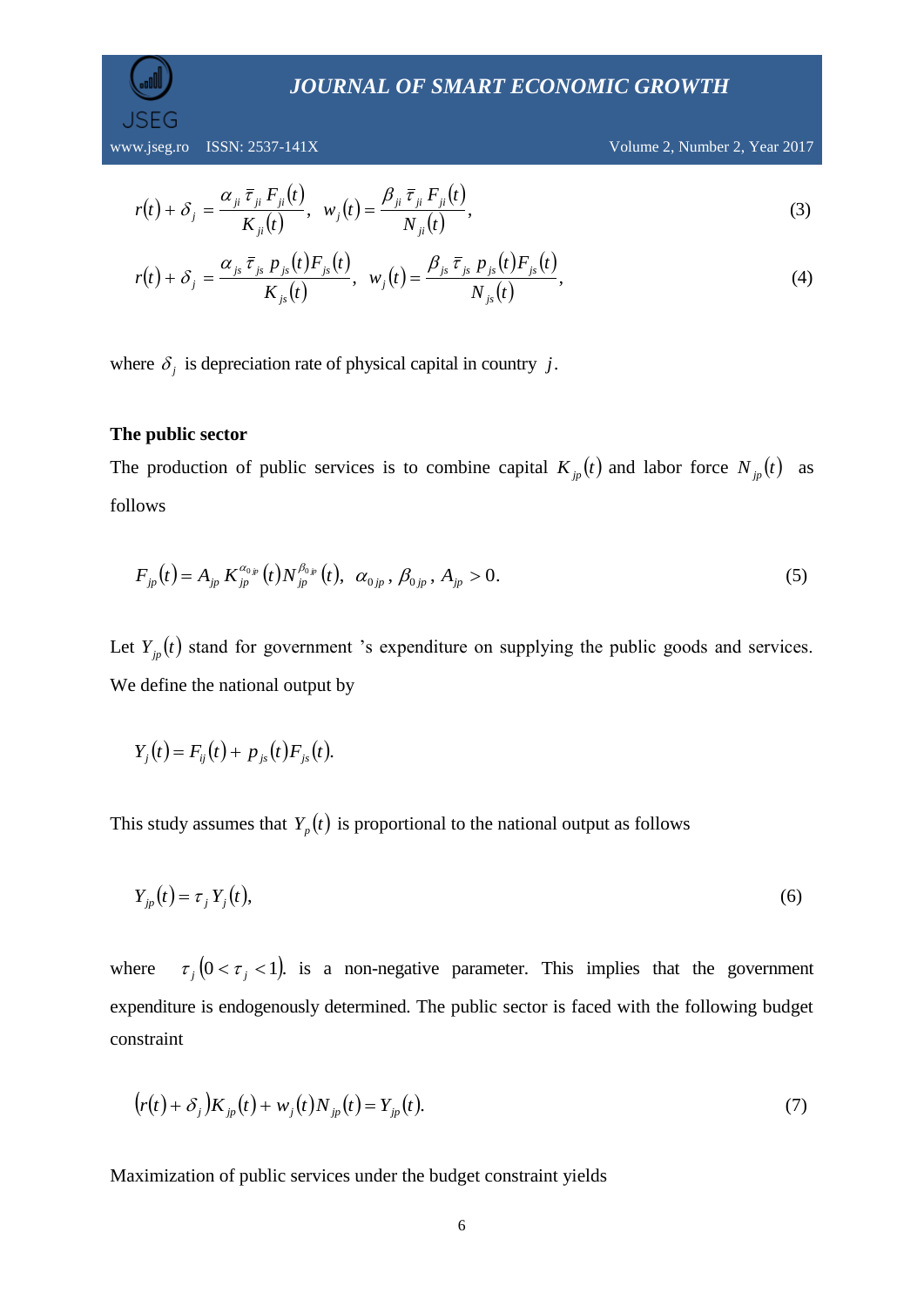JSEG

www.jseg.ro ISSN: 2537-141X Volume 2, Number 2, Year 2017

$$
(r(t) + \delta_j)K_{jp}(t) = \alpha_{jp}Y_{jp}(t), \ \ w_j(t)N_{jp}(t) = \beta_{jp}Y_{jp}(t), \tag{8}
$$

in which

$$
\alpha_{_{jp}}\equiv\frac{\alpha_{_{0\,jp}}}{\alpha_{_{0\,jp}}+\beta_{_{0\,jp}}},\ \ \beta_{_{jp}}\equiv\frac{\beta_{_{0\,jp}}}{\alpha_{_{0\,jp}}+\beta_{_{0\,jp}}}.
$$

#### **The current and disposable incomes of domestic households**

We model behavior of domestic households by Zhang's approach (Zhang, 1993). The implications of this approach are similar to those in the Keynesian consumption function and models based on the permanent income hypothesis, which are empirically much more valid than the approaches in the Solow model or the in Ramsey model (Zhang, 2005). First, we use  $a_j(t)$  to represent the value of wealth owned by a representative household. The wealth gets return rate  $r(t)$ . Both wage income and income from wealth are taxed by the government. The current income  $y_j(t)$  is

$$
y_j(t) = \overline{\tau}_{jw} h_j w_j(t) + \overline{\tau}_{ja} r(t) a_j(t).
$$
\n(9)

The disposable income at any point in time is the sum of the current income and the value of wealth. We have the disposable income  $\hat{y}_j(t)$  as follows

$$
\hat{y}_j(t) = y_j(t) + a_j(t).
$$
\n(10)

The disposable income is used for saving and consumption. At time  $t$  the consumer has the total amount of income equaling  $\hat{y}_j(t)$  to distribute between consuming and saving.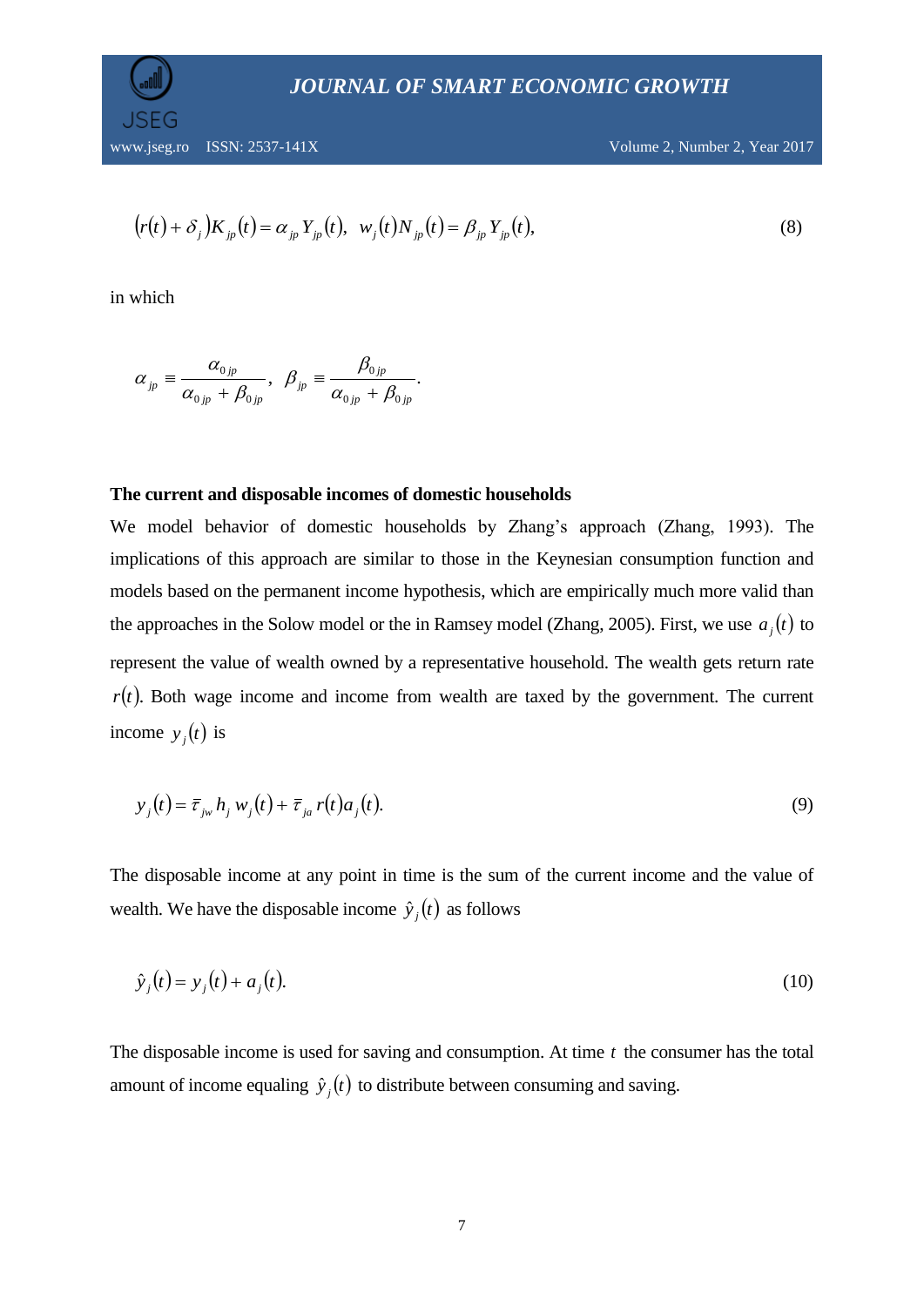**SFG** 

#### **The budget of domestic households**

At each point in time the household distributes the total available budget between consumption of non-tradable good  $c_{i}(t)$ , tradable good  $c_{i}(t)$ , and saving  $s_i(t)$ . The budget constraint is

$$
(1+\widetilde{\tau}_{js})p_j(t)c_s(t) + (1+\widetilde{\tau}_{ji})c_{ji}(t) + s_j(t) = \hat{y}_j(t).
$$
\n(11)

Equation (11) means that the consumption and saving exhaust the consumers' disposable income.

## **The utility functions**

We assume that utility level  $U_i(t)$  of the household is dependent on  $c_{i}(t)$ ,  $c_{i}(t)$  and  $s_i(t)$  as follows

$$
U_j(t) = \theta_j\big(F_{jp}(t)\big)c_{js}^{\gamma_{0j}}(t)c_{ji}^{\xi_{0j}}(t)s_j^{\lambda_{0j}}, \ \gamma_{0j}, \xi_{0j}, \lambda_{0j} > 0,
$$

in which  $\gamma_{0j}$ ,  $\xi_{0j}$ , and  $\lambda_{0j}$  are the elasticities of utility with regard to non-tradable good, tradable good, and saving. We call  $\gamma_{0j}$ ,  $\xi_{0j}$ , and  $\lambda_{0j}$  propensities to consume non-tradable good, to consume tradable good, and to hold wealth, respectively. We note that  $\theta_j(F_{jp}(t))$  takes account of possible impact of public services on the utility. Maximizing  $U_i(t)$  subject to (11) yields

$$
c_{js}(t) = \frac{\gamma_j \hat{y}_j(t)}{p_j(t)}, \ c_{ji}(t) = \xi_j \hat{y}_j(t), \ s_j(t) = \lambda_j \hat{y}_j(t), \tag{12}
$$

$$
\gamma_j \equiv \frac{\rho_j \gamma_{j0}}{1 + \tilde{\tau}_{j_s}}, \ \xi_j \equiv \frac{\rho_j \xi_{j0}}{1 + \tilde{\tau}_{ji}}, \ \lambda_j \equiv \rho_j \lambda_{j0}, \ \rho_j \equiv \frac{1}{\gamma_{j0} + \xi_{j0} + \lambda_{j0}}.
$$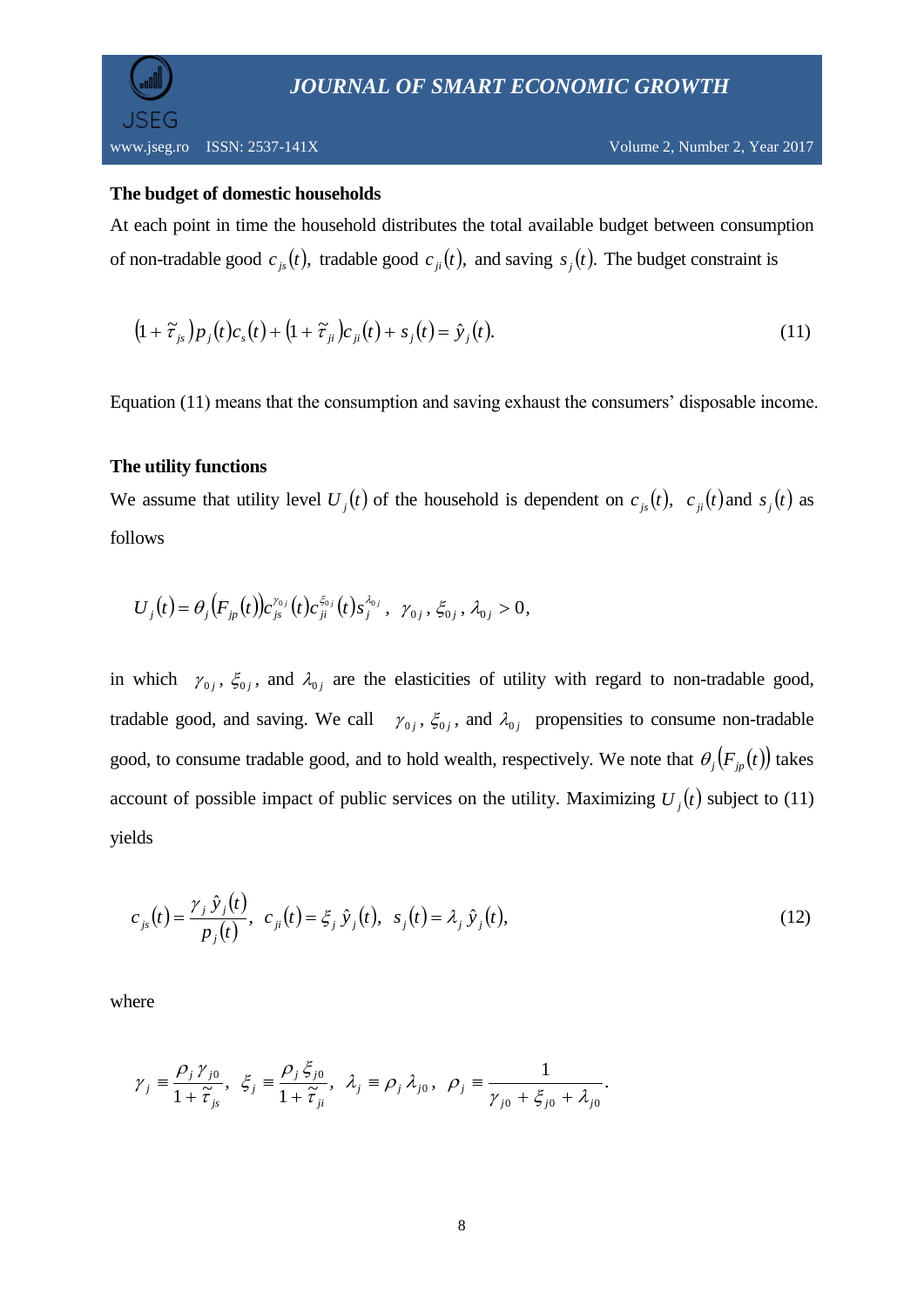

## **The change in wealth**

According to the definition of  $s_j(t)$ , the wealth accumulation of the household is

$$
\dot{a}_j(t) = s_j(t) - \dot{a}_j(t). \tag{13}
$$

This equation states that the change in wealth equals the saving minus the dissaving.

# **The government budget**

The government finances current spending by collecting taxes and issuing interest-bearing debt. The income comes from taxing the two sectors, the interest income of wealth, and consumption. Let  $T_p(t)$  stand for the government's tax income. We have

$$
T_{jp}(t) = \tau_{ji} F_{ji}(t) + \tau_{js} p_j(t) F_{js}(t) + \left[ \tau_{ja} r(t) a_j(t) + \tilde{\tau}_{ji} c_{ji}(t) + \tilde{\tau}_{js} p_j(t) c_{js}(t) \right] \overline{N}_j.
$$
 (14)

# **The dynamics of governments' debts**

The governments' debts can be owned by domestic as well as foreign households. The rate of interest on debts is determined in the global market. Country *j* 's government debt follows the following dynamics

$$
\dot{D}_j(t) = r(t)D_j(t) + Y_{jp}(t) - T_{jp}(t).
$$
\n(15)

#### **Market clearing in non-tradable good markets**

The demand for non-tradable good equals the supply at any point time in each country

$$
c_{js}(t)\overline{N}_j = F_{js}(t). \tag{16}
$$

#### **National capital stock is fully employed**

We use  $F_j(t)$  to stand for the capital stock employed by the national economy. The national capital stock is fully employed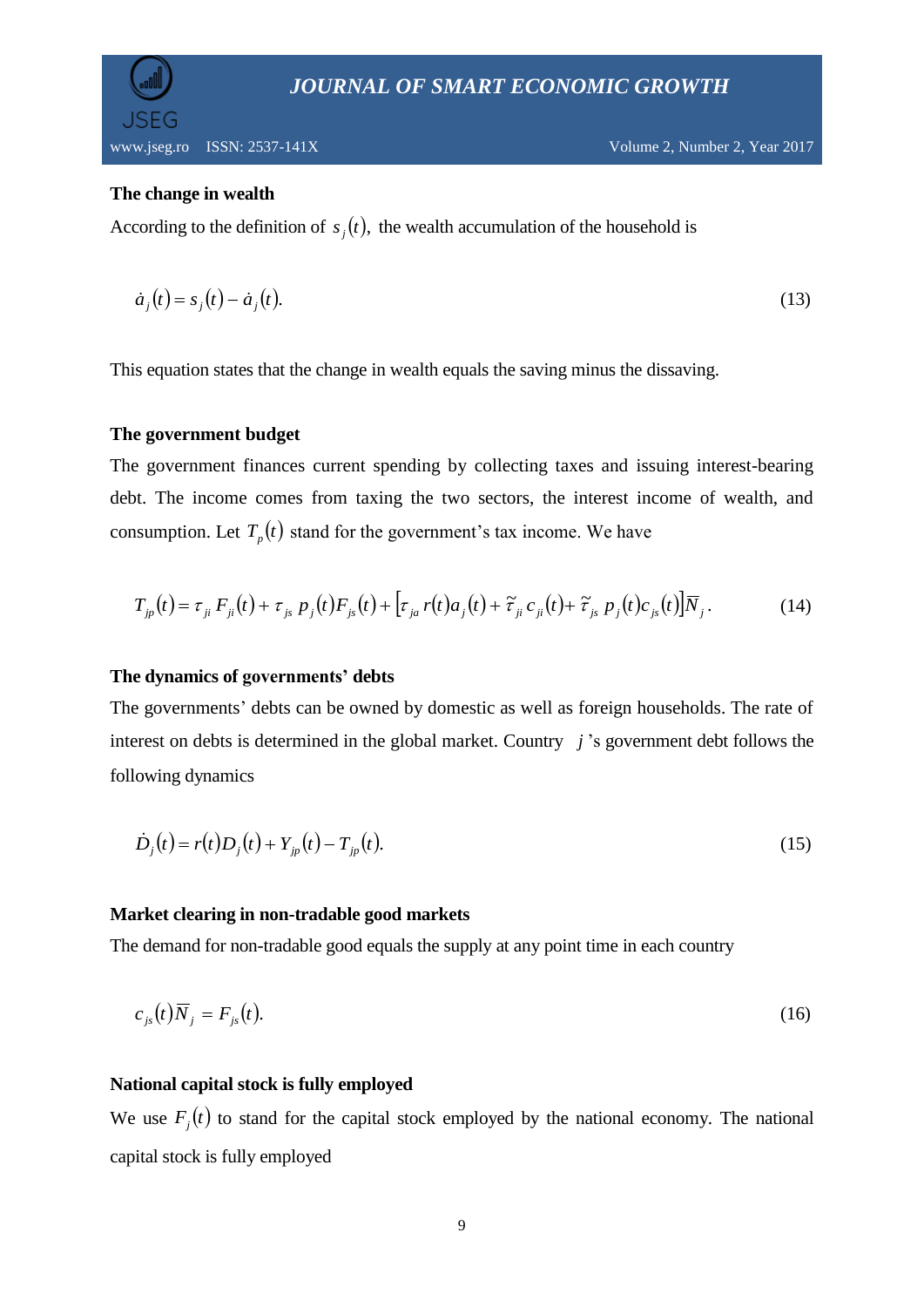**SFG** 

www.jseg.ro ISSN: 2537-141X Volume 2, Number 2, Year 2017

$$
K_{ji}(t) + K_{js}(t) + K_{jp}(t) = K_j(t), \quad j = 1, ..., J. \tag{17}
$$

# **Full employment of the labor force**

We assume that the labor force is fully employed

$$
N_{ji}(t) + N_{js}(t) + N_{jp}(t) = N_j.
$$
\n(18)

## **Market clearing in tradable good markets**

The global capital stock  $K(t)$  is equal to the total capital employed by all the countries. That is

$$
K(t) = \sum_{j=1}^{J} K_j(t).
$$
 (19)

The world production is equal to the world consumption and world net savings. That is

$$
C(t)+S(t)-K(t)+\sum_{j=1}^J \delta_j K_j(t)=F(t),
$$

where

$$
C(t) = \sum_{j=1}^{J} c_j(t) \overline{N}_j, \ \ S(t) = \sum_{j=1}^{J} s_j(t) \overline{N}_j, \ \ F(t) = \sum_{j=1}^{J} F_{ji}(t).
$$

## **Global wealth balance**

The wealth held by the households equals the global wealth

$$
\sum_{j=1}^{N} a_j(t) \overline{N}_j = K(t) + \sum_{j=1}^{N} D_j(t).
$$
 (20)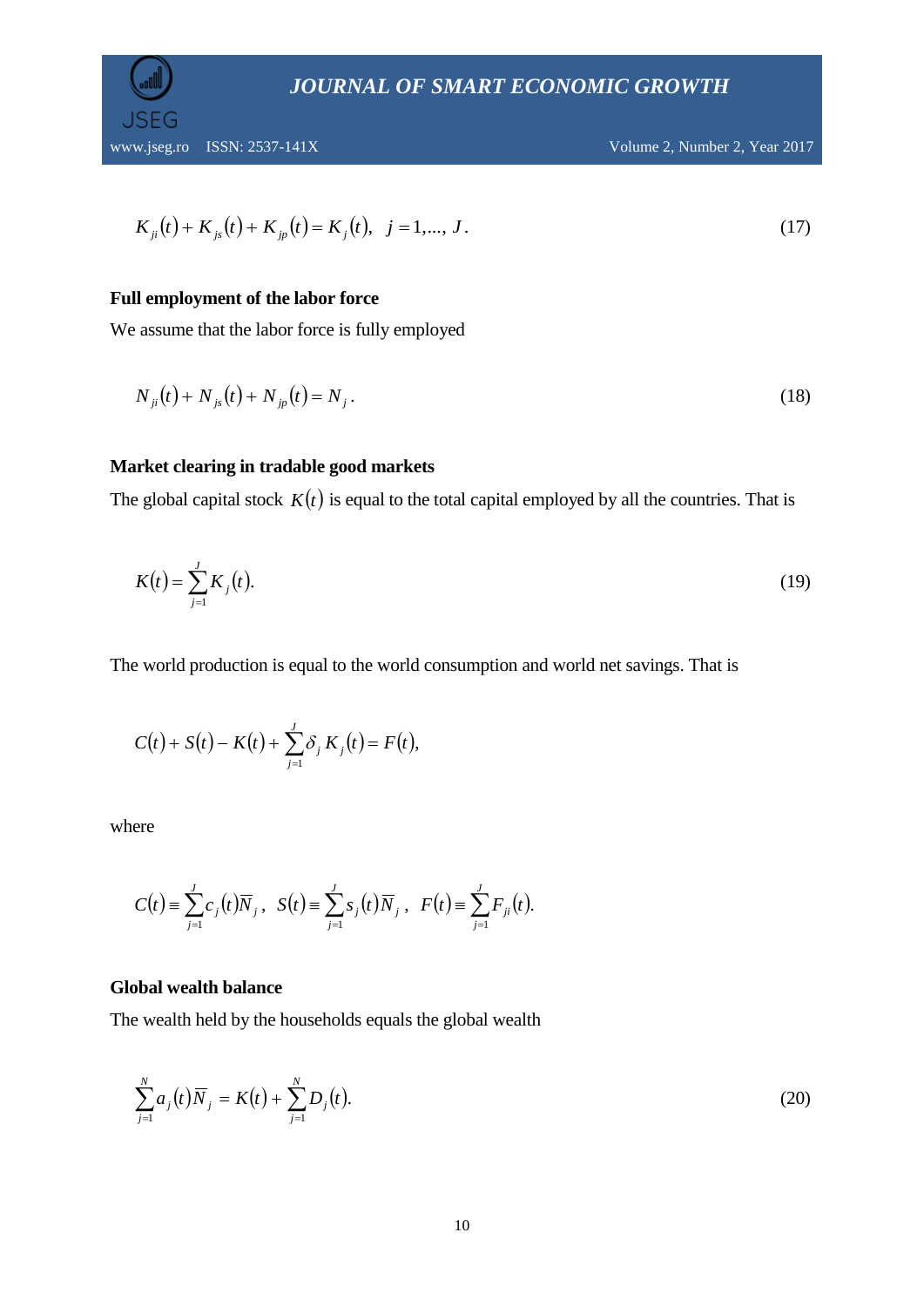

# **The national debt**

JSFG

According to the concepts, we have the national debt  $\overline{D}_j(t)$  as follows

$$
\overline{D}_j(t) = D_j(t) + K_j(t) - a_j(t)\overline{N}_j.
$$
\n(21)

We built the model with trade, economic growth, physical distribution, governments' debts, and national debts in the world economy in which the domestic markets of each country are perfectly competitive, international product, capital markets are freely mobile, and governments' policies on public good supplies are endogenous. The model synthesizes main ideas in economic growth theory and trade theory in a comprehensive framework. From a structural point of view, the model is general in the sense that some well-known models in economics can be considered as special cases. For instance, if the countries are identical, and human capital is constant, our model is structurally similar to the neoclassical growth model by Solow (1956) and Uzawa (1961, 1963). Our model is also structurally similar to the Oniki-Uzawa trade model (Oniki and Uzawa, 1965). It is influenced by the Diamond model (Diamond, 1965).

#### **3. THE DYNAMICS AND EQUILIBRIUM**

The economic system contains many variables. These variables are nonlinearly related. For illustration, the rest of the study simulates the model. In order to simulate the model with computer, we provide a computational procedure so that one can easily follow the motion of the economic system with any set of parameters and initial conditions. In the appendix, we show that the dynamics of the economy can be expressed as *J* differential equations. First, we introduce a variable  $z_1(t)$  by

$$
z_1(t) \equiv \frac{r(t) + \delta_j}{w_1(t)}.
$$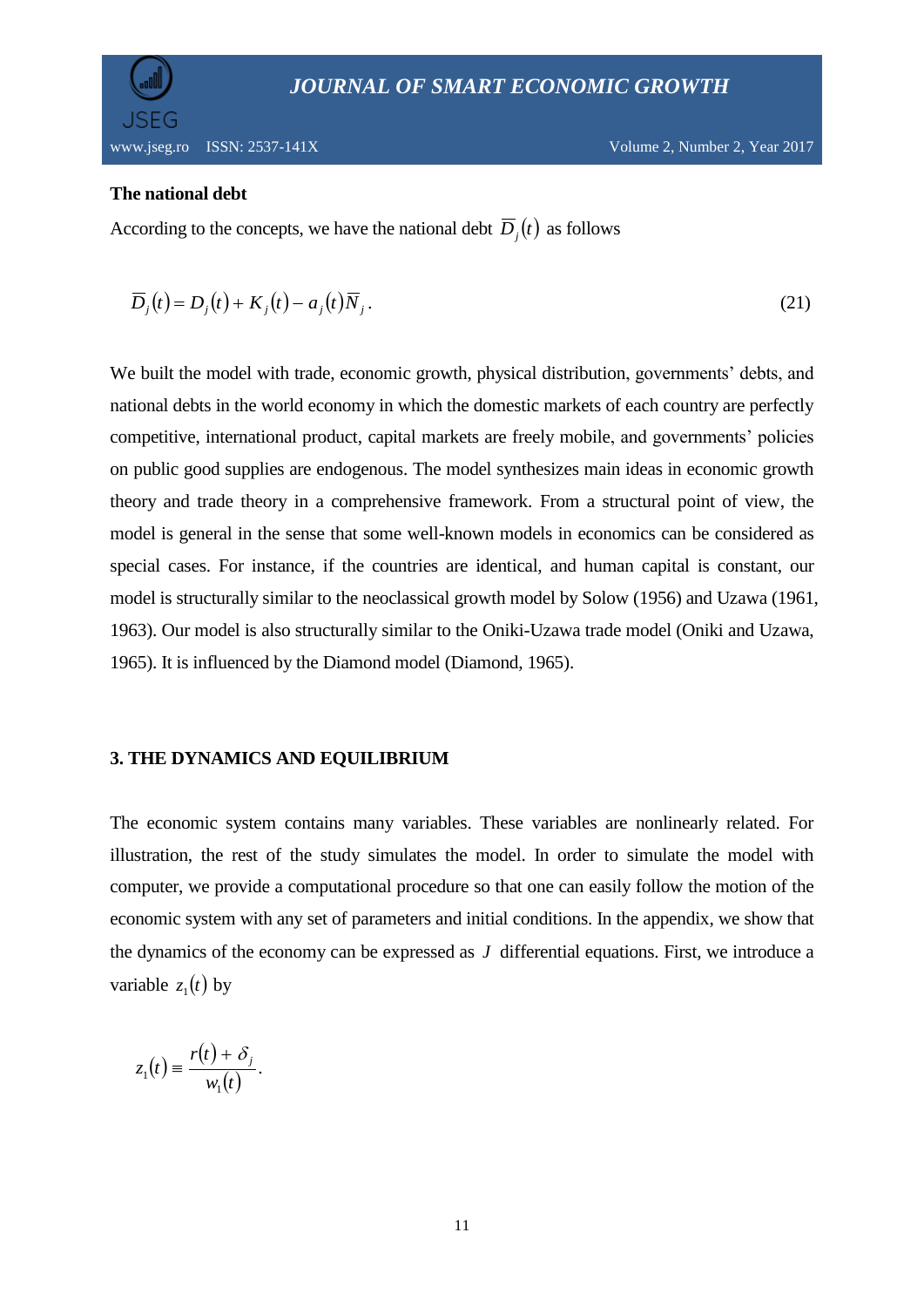

We now show that the dynamics can be expressed by differential equations with  $z_1(t)$ ,  $\{a_j(t)\}$  $a = (a_2(t), ..., a_j(t))$  and  $\{D_j(t)\} = (D_1(t), ..., D_j(t))$  as the variables.

## **Lemma**

The motion of *J* variables,  $z_1(t)$ ,  $\{a_j(t)\}\$  and  $\{D_j(t)\}\$  is given by the following 2*J* differential equations

$$
\dot{z}_1(t) = \Lambda_1(z_1(t), \{a_j(t), (D_j)\}),
$$
\n
$$
\dot{a}_j(t) = \Lambda_j(z_1(t), \{a_j(t)\}, (D_j)), \quad j = 2, ..., J,
$$
\n
$$
\dot{D}_j(t) = \Psi_j(z_1(t), \{a_j(t)\}, (D_j(t))), \quad j = 1, ..., J,
$$
\n(22)

where  $\Lambda_j(t)$  and  $\Psi_j(t)$  are functions of  $z_1(t)$ ,  $\{a_j(t)\}\$  and  $\{D_j(t)\}\$  defined in the appendix. The values of the other variables are given as functions of  $z_1(t)$ ,  $\{a_j(t)\}\$ and  $\{D_j(t)\}\$ at any point in time by the following procedure: by (A2)  $r(t)$  by (A2)  $\rightarrow z_j(t)$  by (A3)  $\rightarrow w_j(t)$  by (A4)  $\rightarrow$  $p_j(t)$  by (A5)  $\rightarrow a_1(t)$  by (A18)  $\rightarrow N_{j_s}(t)$  by (A8)  $\rightarrow N_{j_t}(t)$  by (A13)  $\rightarrow N_{j_p}(t)$  by (A14)  $\rightarrow$  $K_{jp}(t)$ ,  $K_{ji}(t)$  and  $K_{js}(t)$  by (A1)  $\rightarrow K_j(t)$  by (A16)  $\rightarrow K(t)$  by (A17)  $\rightarrow \hat{y}_j(t)$  by (A6)  $\rightarrow$  $F_{jq}(t)$  by (1)  $\to c_j(t)$ ,  $c_{js}(t)$ , and  $s_j(t)$  by (10)  $\to Y_{jq}(t)$  by (A10)  $\to T_{jq}(t)$  by (14).

The lemma implies that the motion of economic system at any point in time can be identified by following the lemma with initial conditions. For simulation, we specify values of the parameters. We consider the world consists of three national economies, i.e.,  $J = 3$ . We specify the parameter values as follows

$$
N_1 = 130, N_2 = 500, N_3 = 500, h_1 = 8, h_2 = 3, h_3 = 1, \delta_1 = 0.06, \delta_2 = \delta_3 = 0.05, \alpha_{jp} = 0.3, \n\beta_{jp} = 0.7, \alpha_{1i} = 0.3, \alpha_{2i} = 0.31, \alpha_{3i} = 0.32, \alpha_{1s} = 0.35, \alpha_{2s} = 0.34, \alpha_{3s} = 0.33, A_{1i} = 1.2, \nA_{2i} = 1.1, A_{3i} = 1, A_{1s} = 1.1, A_{2s} = 1, A_{3s} = 0.9, A_{1p} = 1, A_{2p} = 0.9, A_{3p} = 0.8, \lambda_{01} = 0.8, \n\xi_{01} = 0.1, \gamma_{01} = 0.06, \lambda_{02} = 0.7, \xi_{02} = 0.6, \gamma_{02} = 0.05, \lambda_{03} = 0.6, \xi_{03} = 0.06, \gamma_{03} = 0.05, \n\tau_j = 0.02, \tau_{ji} = \tau_{js} = \tau_{ju} = \overline{\tau}_{ja} = \widetilde{\tau}_{ji} = \widetilde{\tau}_{js} = 0.01, \tau_2 = 0.04, \tau_3 = 0.03.
$$
\n(23)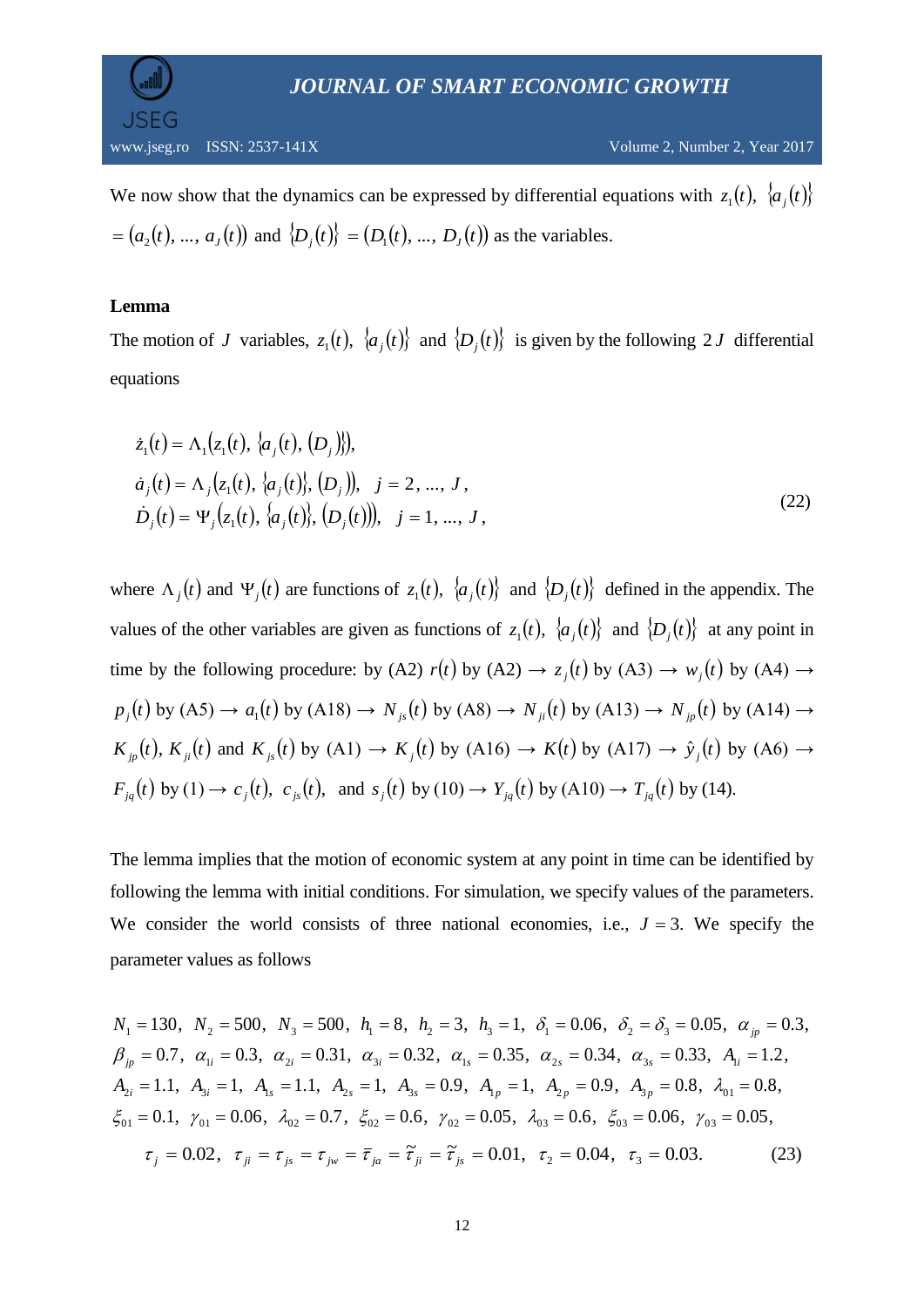

Country 1, 2 and 3's populations are respectively 130, 500 and 500. Country 1 has the smallest population. Country 1 has the highest human capital and Country 2 next. The physical capital depreciation rates of the three economies are approximately 0.05. The total factor productivities are different between three economies. Country 1 's total factor productivity is highest and Country 3 's total factor productivity is lowest. The output elasticities with respect labor and capital also vary between countries. We specify the values of the parameters,  $\alpha_{ji}$  and  $\alpha_{js}$  in the Cobb-Douglas productions approximately equal to 0.3. The household preferences of the three economies also vary. As we already provided the procedure to follow the motion of each variable in the system, it is straightforward to plot the motion with computer. We specify the initial conditions as follows

$$
z_1(0) = 0.11
$$
,  $a_2(0) = 3.2$ ,  $a_3(0) = 10$ ,  $D_1(0) = 142$ ,  $D_2(0) = 123$ ,  $D_3(0) = 112$ .

The motion of the system is given in Figure 1. In the figure the national outputs  $Y_i(t)$  are defined as follows

$$
Y_j \equiv F_{ji} + p_{js} F_{js}.
$$

As shown in Figure 1, different countries will not experience convergence in per capita income, consumption and wealth in the long term. There are extensive discussions about income and wealth convergence between nations in the literature of economic growth and development. The literature on global economic growth provides little insights into the issues as most of these studies are based on the insights from analyzing models of closed economies (Barro and Sala-i-Martin, 1995, Barro, 2013). As economics lacks analytical frameworks for analyzing global growth and trades with microeconomic foundation, theoretical economics fails to properly discuss issues related to global income and wealth convergence. For instance, the conclusions from the Solow model for closed economies are often used to discuss issues related to income inequalities between countries.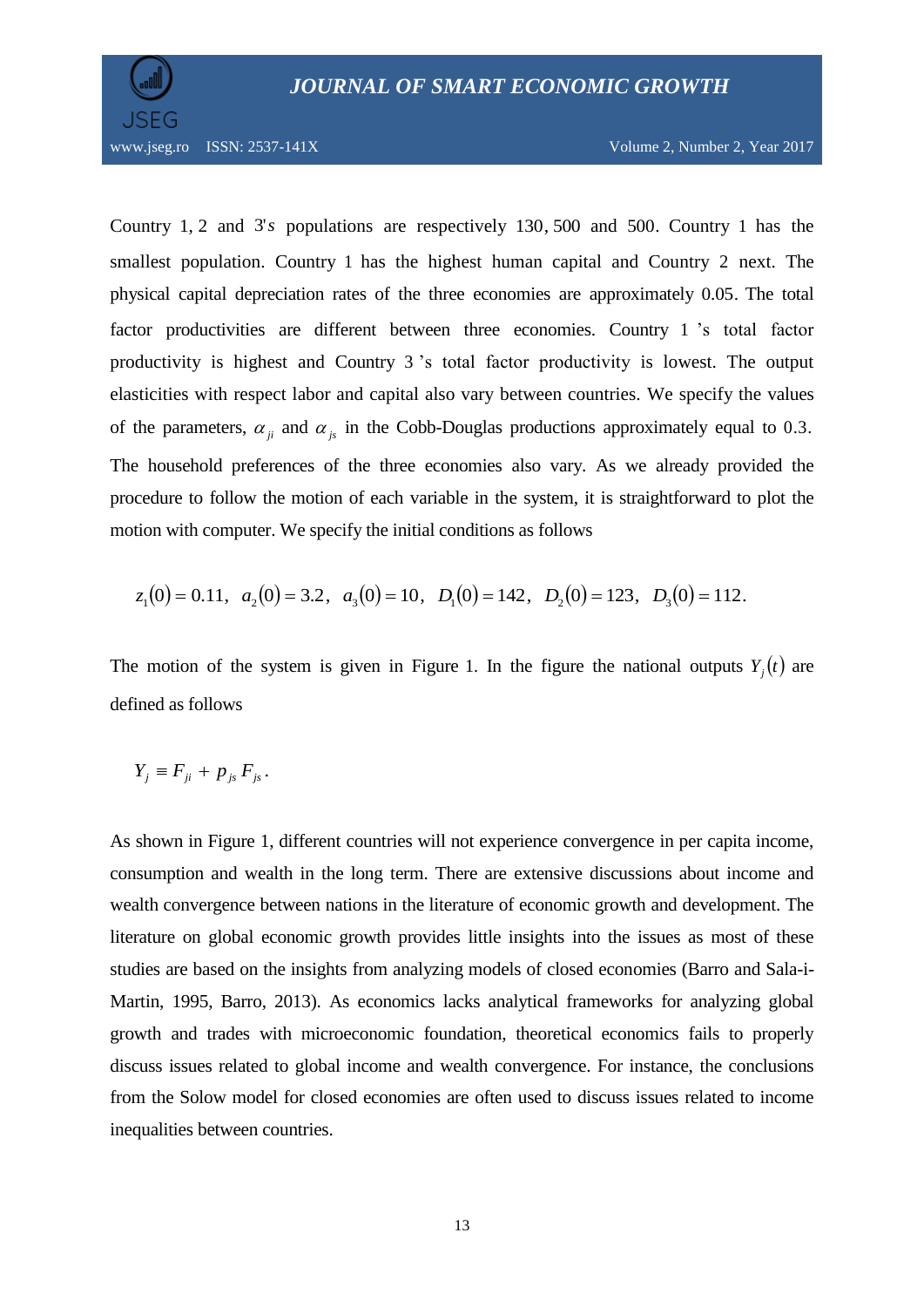**JSEG** 

www.jseg.ro ISSN: 2537-141X Volume 2, Number 2, Year 2017



**Figure 1. The Motion of the Global Economy**

Following the lemma and (23), we calculate the equilibrium values of the variables as follows

$$
K = 13193.9
$$
,  $Y = 5742.3$ ,  $r = 0.085$ ,

$$
\begin{pmatrix} w_1 \\ w_2 \\ w_3 \end{pmatrix} = \begin{pmatrix} 1.22 \\ 1.13 \\ 1.01 \end{pmatrix}, \begin{pmatrix} p_1 \\ p_2 \\ p_3 \end{pmatrix} = \begin{pmatrix} 1.02 \\ 1.06 \\ 1.1 \end{pmatrix}, \begin{pmatrix} Y_1 \\ Y_2 \\ Y_3 \end{pmatrix} = \begin{pmatrix} 1830 \\ 2444 \\ 1469 \end{pmatrix}, \begin{pmatrix} D_1 \\ D_2 \\ D_3 \end{pmatrix} = \begin{pmatrix} 144.2 \\ 126.4 \\ 116.1 \end{pmatrix}, \begin{pmatrix} \overline{D}_1 \\ \overline{D}_2 \\ \overline{D}_3 \end{pmatrix} = \begin{pmatrix} -2195.5 \\ 3993.2 \\ -1797.7 \end{pmatrix},
$$
  

$$
\begin{pmatrix} Y_{1p} \\ Y_{2p} \\ Y_{2p} \\ Y_{3p} \end{pmatrix} = \begin{pmatrix} 36.6 \\ 48.9 \\ 29.4 \end{pmatrix}, \begin{pmatrix} K_1 \\ K_2 \\ K_3 \end{pmatrix} = \begin{pmatrix} 3976.2 \\ 5680.7 \\ 3537 \end{pmatrix}, \begin{pmatrix} F_{1i} \\ F_{2i} \\ F_{3i} \end{pmatrix} = \begin{pmatrix} 1360.9 \\ 2315.6 \\ 1018.8 \end{pmatrix}, \begin{pmatrix} N_{1i} \\ N_{2i} \\ N_{3i} \end{pmatrix} = \begin{pmatrix} 772 \\ 1396 \\ 683 \end{pmatrix}, \begin{pmatrix} K_{1i} \\ K_{2i} \\ K_{3i} \end{pmatrix} = \begin{pmatrix} 2782 \\ 5253 \\ 2386 \end{pmatrix},
$$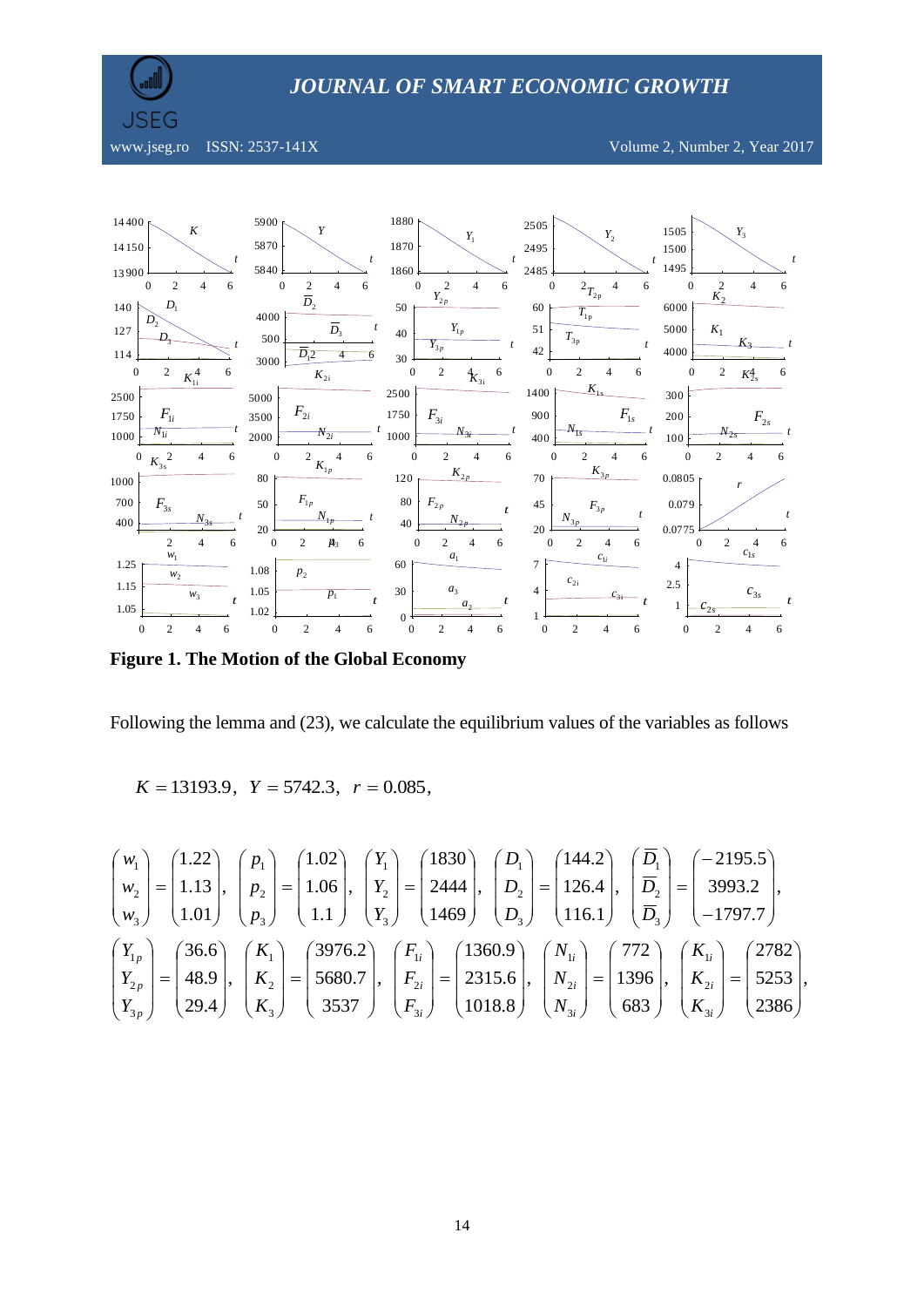

www.jseg.ro ISSN: 2537-141X Volume 2, Number 2, Year 2017

$$
\begin{pmatrix}\nF_{1s} \\
F_{2s} \\
F_{3s}\n\end{pmatrix} =\n\begin{pmatrix}\n461 \\
1121.6 \\
410\n\end{pmatrix},\n\begin{pmatrix}\nN_{1s} \\
N_{2s} \\
N_{3s}\n\end{pmatrix} =\n\begin{pmatrix}\n247.1 \\
74 \\
296.9\n\end{pmatrix},\n\begin{pmatrix}\nK_{1s} \\
K_{2s} \\
K_{3s}\n\end{pmatrix} =\n\begin{pmatrix}\n319 \\
319 \\
1086\n\end{pmatrix},\n\begin{pmatrix}\nF_{1p} \\
F_{2p} \\
F_{3p}\n\end{pmatrix} =\n\begin{pmatrix}\n39.9 \\
39.9 \\
23.2\n\end{pmatrix},
$$
\n
$$
\begin{pmatrix}\nN_{1p} \\
N_{2p} \\
N_{3p}\n\end{pmatrix} =\n\begin{pmatrix}\n21 \\
30.2 \\
20.5\n\end{pmatrix},\n\begin{pmatrix}\nK_{1p} \\
K_{2p} \\
K_{3p}\n\end{pmatrix} =\n\begin{pmatrix}\n75.6 \\
108.4 \\
65.1\n\end{pmatrix},\n\begin{pmatrix}\na_1 \\
a_2 \\
a_3\n\end{pmatrix} =\n\begin{pmatrix}\n48.6 \\
3.63 \\
10.9\n\end{pmatrix},\n\begin{pmatrix}\nc_{1i} \\
c_{2i} \\
c_{3i}\n\end{pmatrix} =\n\begin{pmatrix}\n6.01 \\
3.08 \\
1.08\n\end{pmatrix},\n\begin{pmatrix}\nc_{1s} \\
c_{2s} \\
c_{3s}\n\end{pmatrix} =\n\begin{pmatrix}\n3.55 \\
0.24 \\
0.81\n\end{pmatrix}.
$$

It is straightforward to calculate the six eigenvalues as follows

 $\{-0.463, -0.161, -0.116, 0.088, 0.085, 0.085\}.$ 

This implies that the world economy is unstable. The instability means that we cannot effectively conduct comparative statics analysis and comparative dynamic analysis in the long run as the system will not move along a stable path over time. We conduct comparative dynamic analysis in the short run.

#### **4. SHORT-RUN COMPARATIVE DYNAMIC ANALYSIS**

It is important to ask questions such as how a change in one country's conditions affects the national economy and global economies. For instance, if a country changes its policy to supply public good, the global economic growth, governments' debts and national debts may be affected over time. We can easily answer the question as we can simulate the motion of the dynamic system. This section examines effects of changes in some parameters on the global economy. First, we introduce a variable  $\overline{\Delta}x(t)$  to stand for the change rate of the variable  $x(t)$  in percentage due to changes in the parameter value.

#### **4.1. Country 1's government increasing the ratio of expenditure to the national output**

We now show effects of the following increase in country 1's ratio of expenditure to the national output:  $\tau_1$ :0.02  $\Rightarrow$  0.03. The simulation result is plotted in Figure 2. As the system contains many variables and these variables are connected to each other in nonlinear relations, it is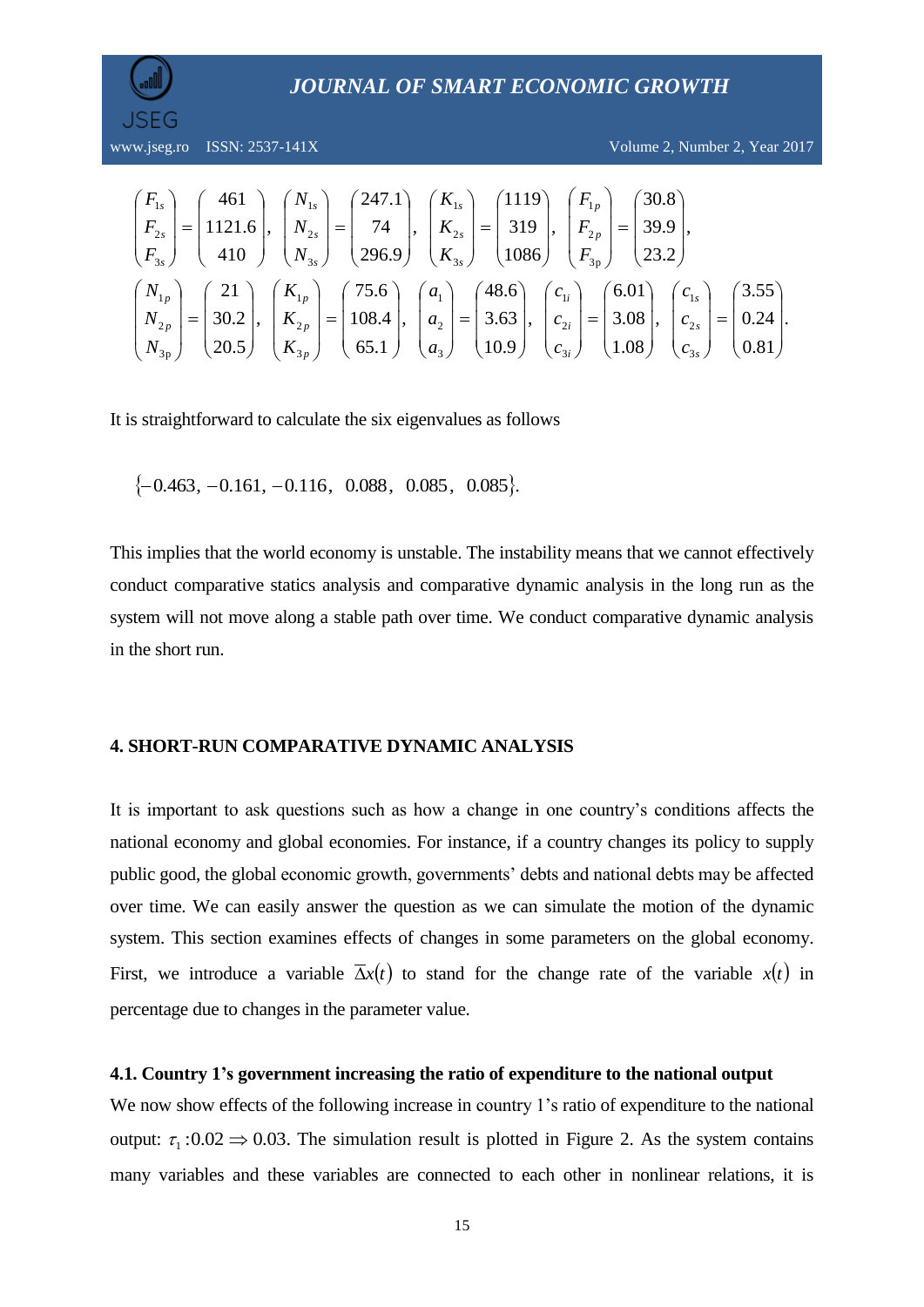

www.jseg.ro ISSN: 2537-141X Volume 2, Number 2, Year 2017

difficult to verbally explain these relations over time. As the system is unstable, our simulation period is short-run. As country 1 spends more out of its national output, the global wealth, global income and national incomes of the three economies all fall. Government 1 's debt rises and country 1 's debt falls. The other two governments' debts are slightly increased. Country 3's debt rises and country 2's debt falls. Country 1 spends more on the public good. All the three countries' tax incomes and capital stocks employed by the economy are reduced over time. The wage rates, wealth levels, and consumption levels of tradable good and non-tradable in all the three national economies are reduced. The economic structural changes are plotted in Figure 2.



**Figure 2. Country 1's Government Increasing the Ratio of Expenditure** 

The effects on the equilibrium point are listed as in (24). It can be seen that the effects on the equilibrium point are different from the short-term effects. At the new unstable equilibrium point government 1's debt is reduced and other two governments' debts are increased. The levels of per capita wealth and consumption are enhanced.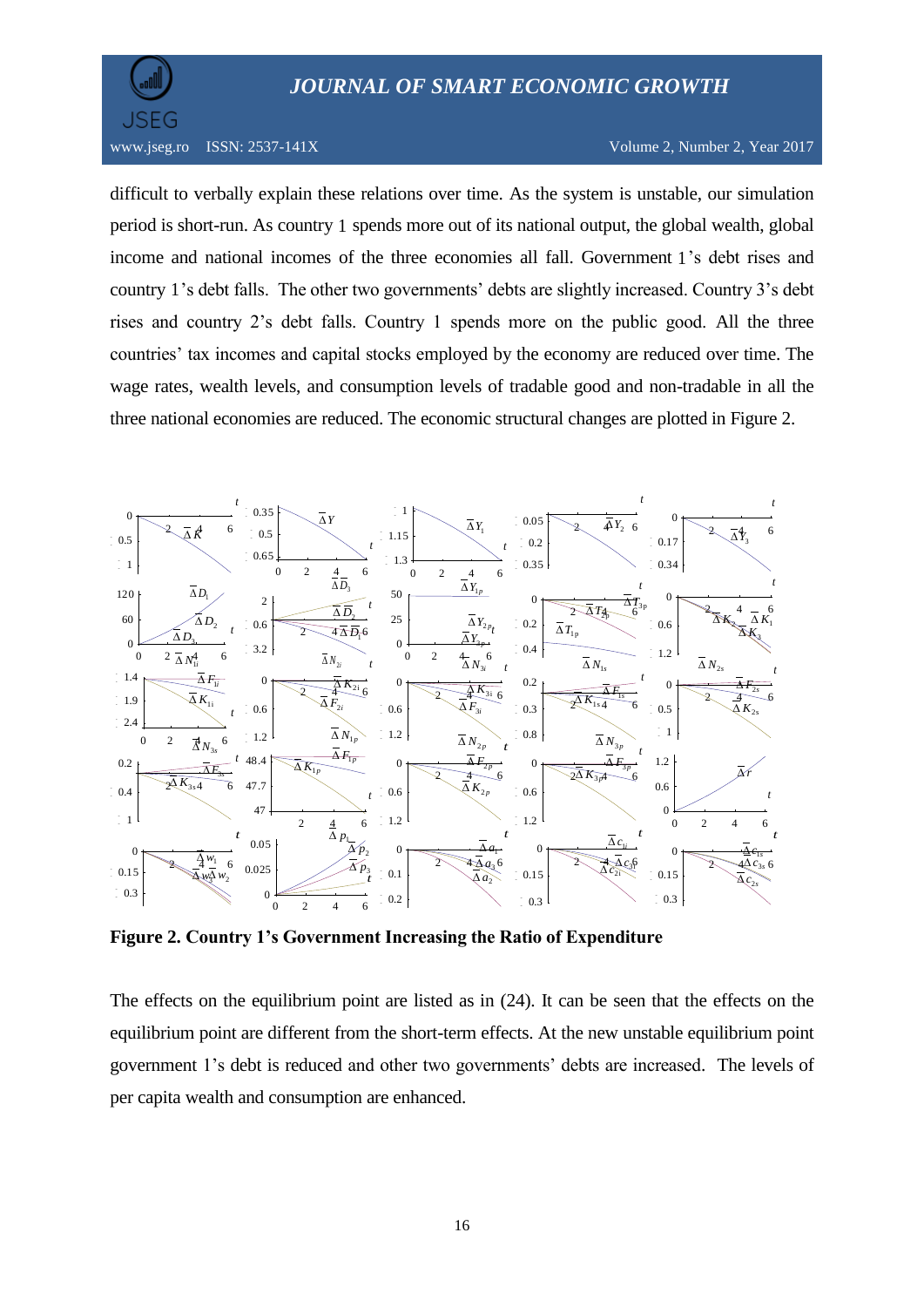

www.jseg.ro ISSN: 2537-141X Volume 2, Number 2, Year 2017

(24)

$$
\overline{\Delta} K = 2.28, \quad \overline{\Delta} Y = 0.39, \quad \overline{\Delta} r = -2.5,
$$
\n
$$
\begin{pmatrix}\n\overline{\Delta} w_1 \\
\overline{\Delta} w_2 \\
\overline{\Delta} w_3\n\end{pmatrix} = \begin{pmatrix}\n0.64 \\
0.72 \\
0.75\n\end{pmatrix}, \quad\n\begin{pmatrix}\n\overline{\Delta} p_1 \\
\overline{\Delta} p_2 \\
\overline{\Delta} p_3\n\end{pmatrix} = \begin{pmatrix}\n-0.11 \\
-0.06 \\
-0.02\n\end{pmatrix}, \quad\n\begin{pmatrix}\n\overline{\Delta} Y_1 \\
\overline{\Delta} Y_2 \\
\overline{\Delta} Y_3\n\end{pmatrix} = \begin{pmatrix}\n-0.72 \\
-0.75\n\end{pmatrix}, \quad\n\begin{pmatrix}\n\overline{\Delta} D_1 \\
\overline{\Delta} D_2 \\
\overline{\Delta} D_3\n\end{pmatrix} = \begin{pmatrix}\n-148.5 \\
2.92 \\
2.1\n\end{pmatrix},
$$
\n
$$
\begin{pmatrix}\n\overline{\Delta} \overline{D}_1 \\
\overline{\Delta} \overline{D}_2 \\
\overline{\Delta} \overline{D}_3\n\end{pmatrix} = \begin{pmatrix}\n7.7 \\
3.1 \\
-2.54\n\end{pmatrix}, \quad\n\begin{pmatrix}\n\overline{\Delta} Y_{1p} \\
\overline{\Delta} Y_{2p} \\
\overline{\Delta} Y_{3p}\n\end{pmatrix} = \begin{pmatrix}\n49.5 \\
0.72 \\
0.75\n\end{pmatrix}, \quad\n\begin{pmatrix}\n\overline{\Delta} K_1 \\
\overline{\Delta} K_2 \\
\overline{\Delta} K_3\n\end{pmatrix} = \begin{pmatrix}\n2.1 \\
2.3 \\
2.4\n\end{pmatrix}, \quad\n\begin{pmatrix}\n\overline{\Delta} F_{1i} \\
\overline{\Delta} F_{2i} \\
\overline{\Delta} F_{3i}\n\end{pmatrix} = \begin{pmatrix}\n-0.01 \\
0.8 \\
0.8\n\end{pmatrix}, \quad\n\begin{pmatrix}\n\overline{\Delta} N_{1i} \\
\overline{\Delta} N_{2i} \\
\overline{\Delta} N_{3i}\n\end{pmatrix} = \begin{pmatrix}\n-1.32 \\
0.01\n\end{pmatrix}, \quad\n\begin{pm
$$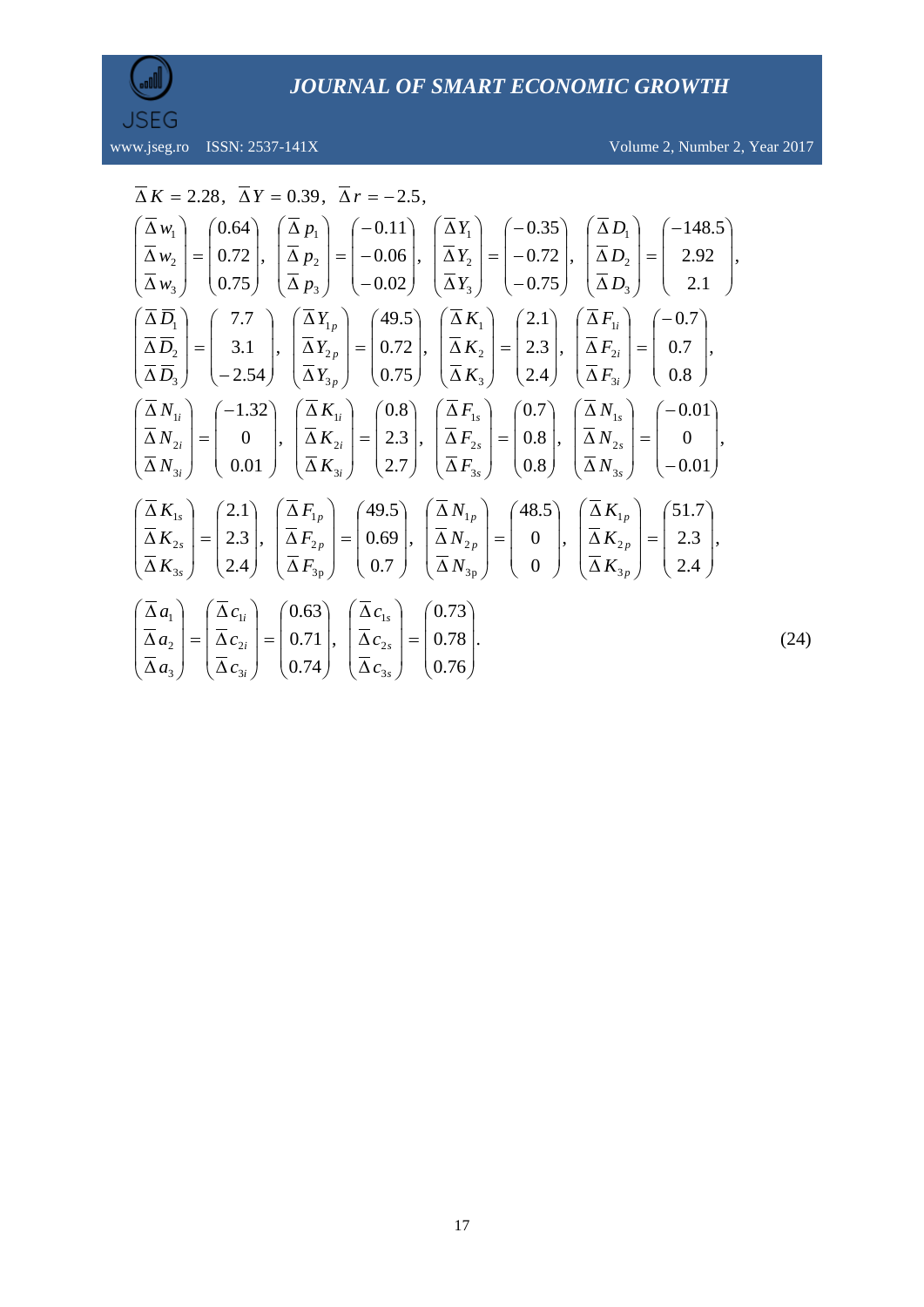

# **A 4.2. A rise in country 1's human capital**

We study effects of a rise in country 1's human capital on the global economy. Figure 3 plots what happen to the global economy when the human capital is enhanced as follows:  $h_1: 8 \Rightarrow 8.2$ . In the short term, a rise in the human capital not only reduces government 1's debt, but also brings down the other two governments' debts. The result is that the improved human capital increases the national outputs and thus tax incomes. Country 1's and country 2's national debts are increased and country 1's national debt is lowered. The public sectors in the three economies are expanded. All sectors produce more. All the household have more wealth and consume more tradable and non-tradable goods. The beneficial results are associated with falling in the rate of interest and rising in the wage rates. The lowering rate of interest reduces the government financial burdens and rising wage rates increase the governments' tax income.



**Figure 3. A Rise in Country 1's Human Capital**

The shift of the equilibrium point is listed in (25).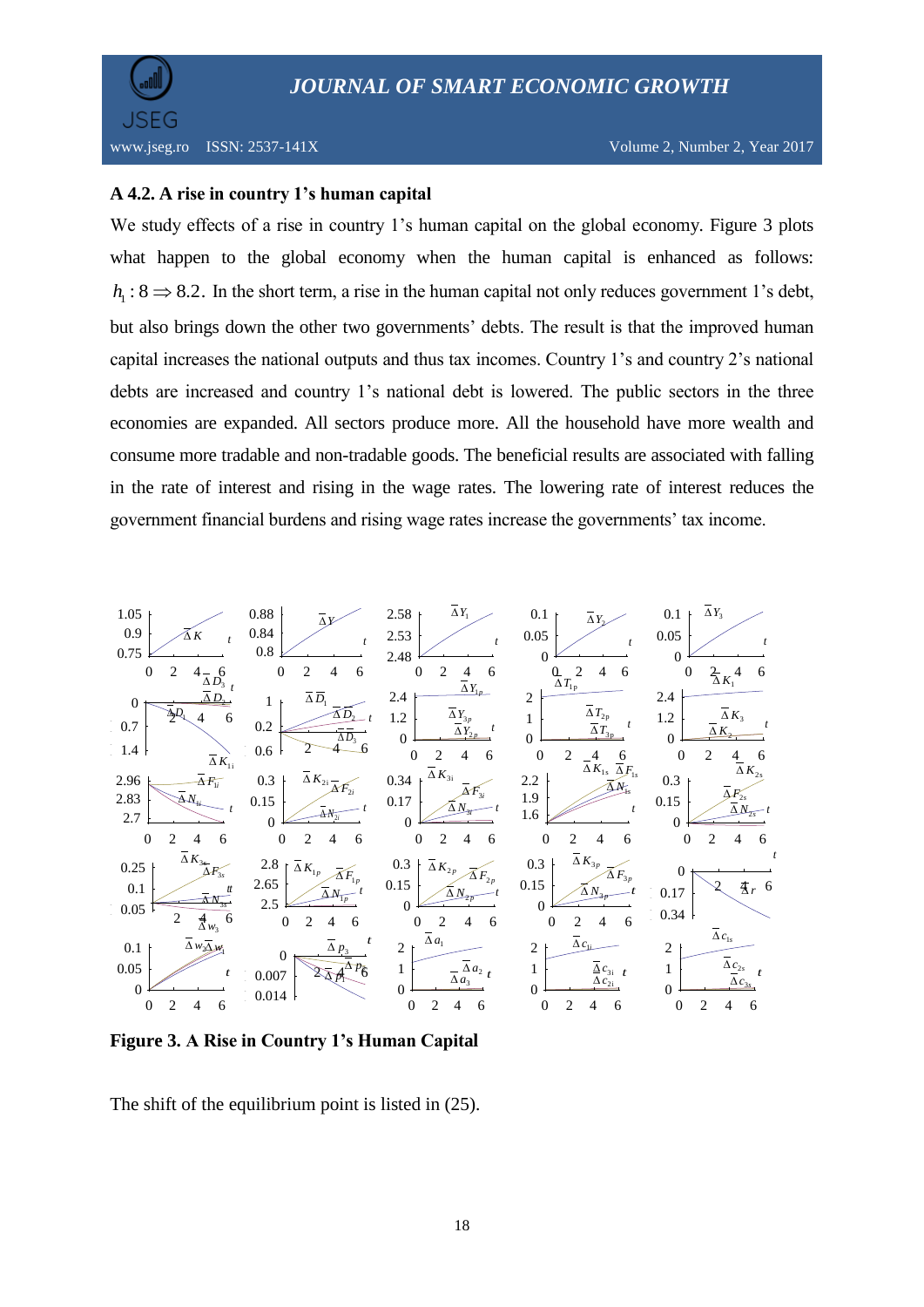

www.jseg.ro ISSN: 2537-141X Volume 2, Number 2, Year 2017

$$
\overline{\Delta} K = 1.33, \quad \overline{\Delta} Y = 0.96, \quad \overline{\Delta} r = -0.64,
$$
\n
$$
\left(\frac{\overline{\Delta} w_1}{\overline{\Delta} w_2}\right) = \left(\begin{array}{c} 0.16 \\ 0.18 \\ 0.19 \end{array}\right), \quad \left(\frac{\overline{\Delta} p_1}{\overline{\Delta} p_2}\right) = \left(\begin{array}{c} -0.03 \\ -0.02 \\ -0.01 \end{array}\right), \quad \left(\frac{\overline{\Delta} Y_1}{\overline{\Delta} Y_2}\right) = \left(\begin{array}{c} 2.67 \\ 0.18 \\ 0.19 \end{array}\right), \quad \left(\frac{\overline{\Delta} D_1}{\overline{\Delta} D_2}\right) = \left(\begin{array}{c} 3.03 \\ 0.73 \\ 0.53 \end{array}\right),
$$
\n
$$
\left(\frac{\overline{\Delta} D_1}{\overline{\Delta} D_2}\right) = \left(\begin{array}{c} 1.93 \\ 0.78 \\ -0.64 \end{array}\right), \quad \left(\frac{\overline{\Delta} Y_{1p}}{\overline{\Delta} Y_{2p}}\right) = \left(\begin{array}{c} 2.67 \\ 0.18 \\ 0.19 \end{array}\right), \quad \left(\frac{\overline{\Delta} K_1}{\overline{\Delta} K_2}\right) = \left(\begin{array}{c} 3.05 \\ 0.59 \\ 0.6 \end{array}\right), \quad \left(\frac{\overline{\Delta} F_{1i}}{\overline{\Delta} F_{2i}}\right) = \left(\begin{array}{c} 2.67 \\ 0.18 \\ 0.19 \end{array}\right),
$$
\n
$$
\left(\frac{\overline{\Delta} K_1}{\overline{\Delta} K_2}\right) = \left(\begin{array}{c} 2.69 \\ 0.2 \\ 0.19 \end{array}\right), \quad \left(\frac{\overline{\Delta} N_1}{\overline{\Delta} N_2} \right) = \left(\begin{array}{c} 2.49 \\ 0.19 \\ 0.19 \end{array}\right),
$$
\n
$$
\left(\frac{\overline{\Delta} N_{1s}}{\overline{\Delta} N_{2s}}\right) = \left(\begin{array}{c} 3.05 \\ 0.6 \\ 0.6 \end{array}\right
$$

#### **4.3. A rise in the total factor productivity of country 1's tradable sector**

We study effects of a rise in country 1's tradable sector on the global economy. It has been argued that productivity differences explain much of the variation in incomes across countries, and technology plays a key role in determining productivity. We see what will happen to the global economy when country 1's total factor productivity is enhanced as follows:  $A_{1i}: 1.2 \implies 1.25$ . The simulation result is plotted in Figure 4. As the technology is improved, country 1's tradable sector increases its output and two inputs. The wage rate in country is increased and the wage rates in the other two economies are reduced. All the households own less wealth and consume less tradable goods. The rate of interest is enhanced. The global capital stock falls. The global income and country 1's national output level are increased, while the other two countries' national output are reduced. All the governments' debts are enhanced. Countr3's national debt is augmented, while the other two countries' national debts fall. Country 1's public good supply and tax income are increased, while the corresponding variables of the other two countries are reduced. The price of non-tradable good in country 1 falls, while the prices in the other two countries are slightly affected.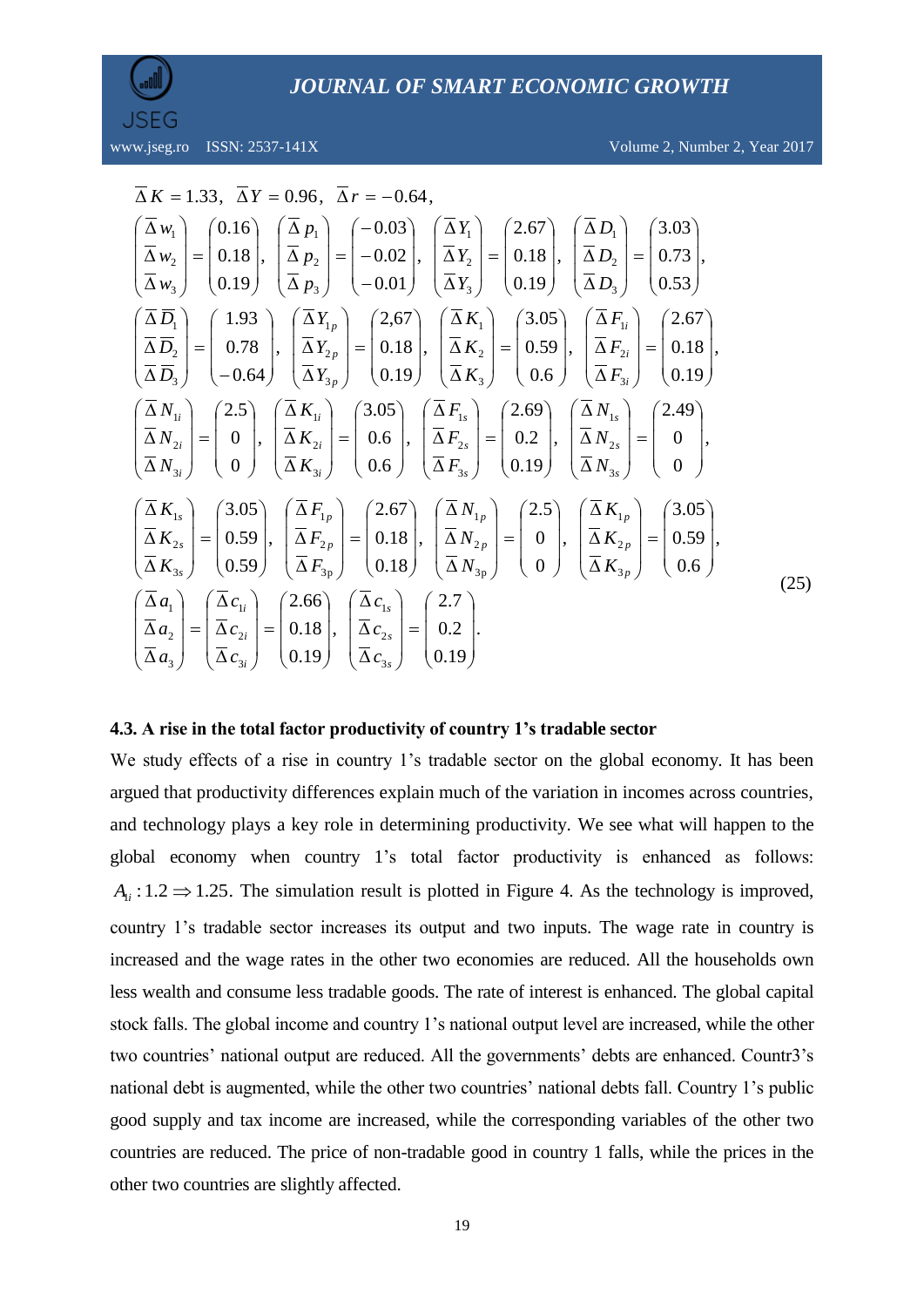



**Figure 4. A Rise in the Total Factor Productivity of Country 1's Tradable Sector**

The shift of the equilibrium point is listed in  $(26)$ .

$$
\overline{\Delta} K = 3.2, \quad \overline{\Delta} Y = 2.3, \quad \overline{\Delta} Y = -1.5,
$$
\n
$$
\begin{pmatrix}\n\overline{\Delta} w_1 \\
\overline{\Delta} w_2 \\
\overline{\Delta} w_3\n\end{pmatrix} = \begin{pmatrix}\n6.4 \\
0.43 \\
0.45\n\end{pmatrix}, \quad\n\begin{pmatrix}\n\overline{\Delta} p_1 \\
\overline{\Delta} p_2 \\
\overline{\Delta} p_3\n\end{pmatrix} = \begin{pmatrix}\n3.78 \\
-0.04 \\
-0.01\n\end{pmatrix}, \quad\n\begin{pmatrix}\n\overline{\Delta} Y_1 \\
\overline{\Delta} Y_2 \\
\overline{\Delta} Y_3\n\end{pmatrix} = \begin{pmatrix}\n6.4 \\
0.43 \\
0.45\n\end{pmatrix}, \quad\n\begin{pmatrix}\n\overline{\Delta} D_1 \\
\overline{\Delta} D_2 \\
\overline{\Delta} D_3\n\end{pmatrix} = \begin{pmatrix}\n1.75 \\
1.75 \\
1.26\n\end{pmatrix},
$$
\n
$$
\begin{pmatrix}\n\overline{\Delta} \overline{D}_1 \\
\overline{\Delta} \overline{D}_2 \\
\overline{\Delta} \overline{D}_3\n\end{pmatrix} = \begin{pmatrix}\n4.61 \\
1.85 \\
-1.52\n\end{pmatrix}, \quad\n\begin{pmatrix}\n\overline{\Delta} Y_{1p} \\
\overline{\Delta} Y_{2p} \\
\overline{\Delta} Y_{3p}\n\end{pmatrix} = \begin{pmatrix}\n6.41 \\
0.42 \\
0.45\n\end{pmatrix}, \quad\n\begin{pmatrix}\n\overline{\Delta} K_1 \\
\overline{\Delta} K_2 \\
\overline{\Delta} K_3\n\end{pmatrix} = \begin{pmatrix}\n7.36 \\
1.4 \\
1.4\n\end{pmatrix}, \quad\n\begin{pmatrix}\n\overline{\Delta} F_{1i} \\
\overline{\Delta} F_{2i} \\
\overline{\Delta} F_{3i}\n\end{pmatrix} = \begin{pmatrix}\n6.4 \\
0.43 \\
0.46\n\end{pmatrix},
$$
\n
$$
\begin{pmatrix}\n\overline{\Delta} W_{1i} \\
\overline{\Delta} N_{2i} \\
\overline{\Delta} N_{3i}\n\end{pmatrix} = \begin{pmatrix}\n0.002 \\
0 \\
0 \\
0.003\n\end
$$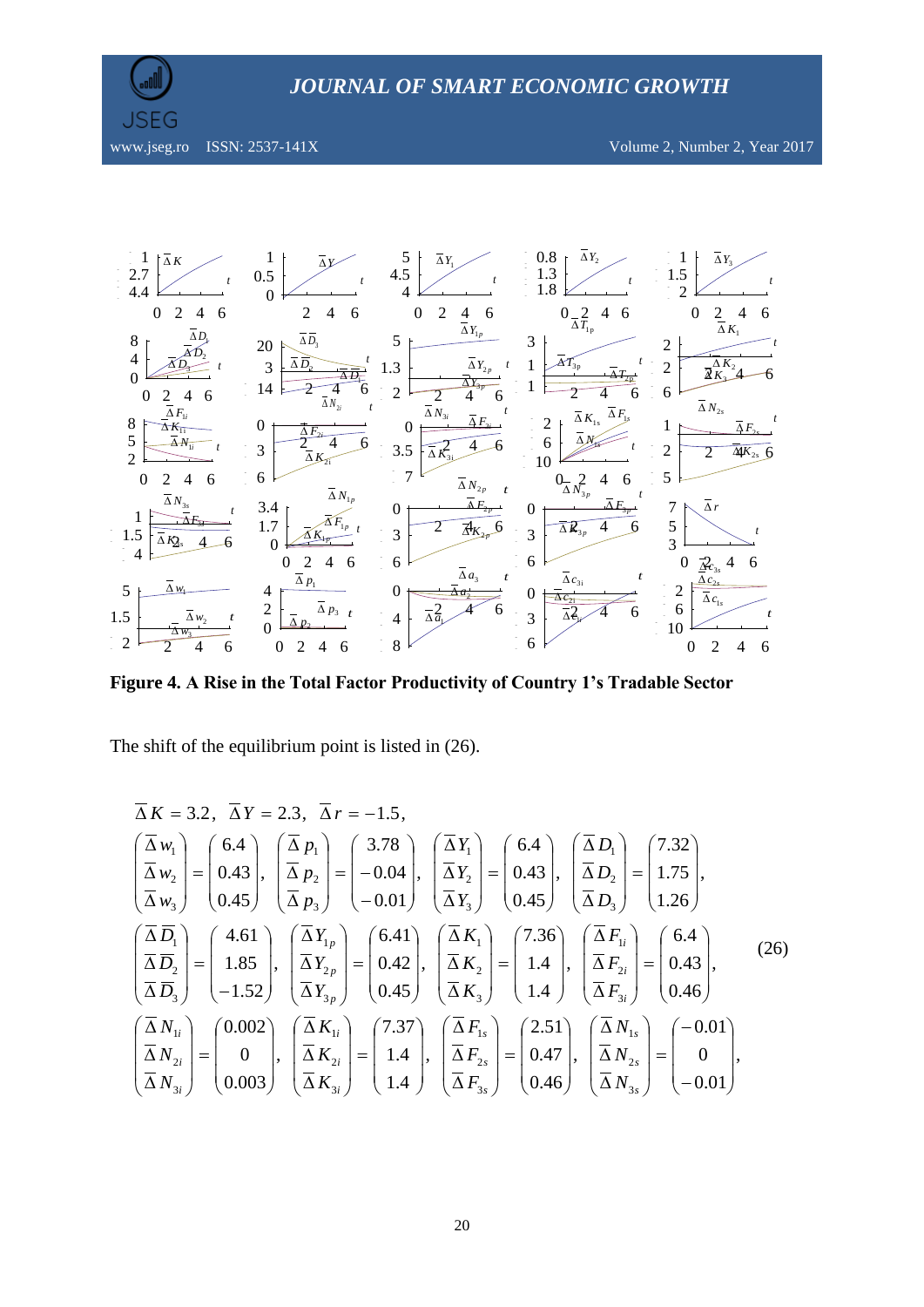

$$
\begin{pmatrix}\n\overline{\Delta}\,K_{1s} \\
\overline{\Delta}\,K_{2s} \\
\overline{\Delta}\,K_{3s}\n\end{pmatrix} =\n\begin{pmatrix}\n7.4 \\
1.4 \\
1.4\n\end{pmatrix},\n\begin{pmatrix}\n\overline{\Delta}\,F_{1p} \\
\overline{\Delta}\,F_{2p} \\
\overline{\Delta}\,F_{3p}\n\end{pmatrix} =\n\begin{pmatrix}\n2.2 \\
0.4 \\
0.4\n\end{pmatrix},\n\begin{pmatrix}\n\overline{\Delta}\,N_{1p} \\
\overline{\Delta}\,N_{2p} \\
\overline{\Delta}\,N_{3p}\n\end{pmatrix} =\n\begin{pmatrix}\n0 \\
0 \\
0\n\end{pmatrix},\n\begin{pmatrix}\n\overline{\Delta}\,K_{1p} \\
\overline{\Delta}\,K_{2p} \\
\overline{\Delta}\,K_{3p}\n\end{pmatrix} =\n\begin{pmatrix}\n7.4 \\
1.4\n\end{pmatrix},
$$
\n
$$
\begin{pmatrix}\n\overline{\Delta}\,a_1 \\
\overline{\Delta}\,a_2 \\
\overline{\Delta}\,a_3\n\end{pmatrix} =\n\begin{pmatrix}\n6.4 \\
0.4 \\
0.4\n\end{pmatrix},\n\begin{pmatrix}\n\overline{\Delta}\,c_{1i} \\
\overline{\Delta}\,c_{2i} \\
0.4\n\end{pmatrix} =\n\begin{pmatrix}\n6.4 \\
0.4 \\
0.4\n\end{pmatrix},\n\begin{pmatrix}\n\overline{\Delta}\,c_{1s} \\
\overline{\Delta}\,c_{2s} \\
0.5\n\end{pmatrix} =\n\begin{pmatrix}\n2.5 \\
0.5 \\
0.5\n\end{pmatrix}.
$$

## **4.4. The tax rate on country 1's tradable sector being enhanced**

We now examine what happen to the global economy when government 1 increases its tax rate on the tradable sector as follows:  $\tau_{1i}$ : 0.01  $\Rightarrow$  0.02. The simulation result is plotted in Figure 5. As the tax rate is enhanced, the rate of interest falls. The governments have less financial burdens on paying debts. The global capital stock and income are increased. Country 1 changes slightly the capital stock, while the other two countries use more capital stocks. Country 1 has lower national output, while the other two countries have higher. Country 1's tax income and public good supply are augmented. The other two economies' tax incomes are slightly affected. The prices of non-tradable goods are reduced. Country 1's wage rate is reduced and the wage rates in the other two countries are enhanced.



**Figure 5. The Tax Rate on Country 1's Tradable Sector Being Enhanced**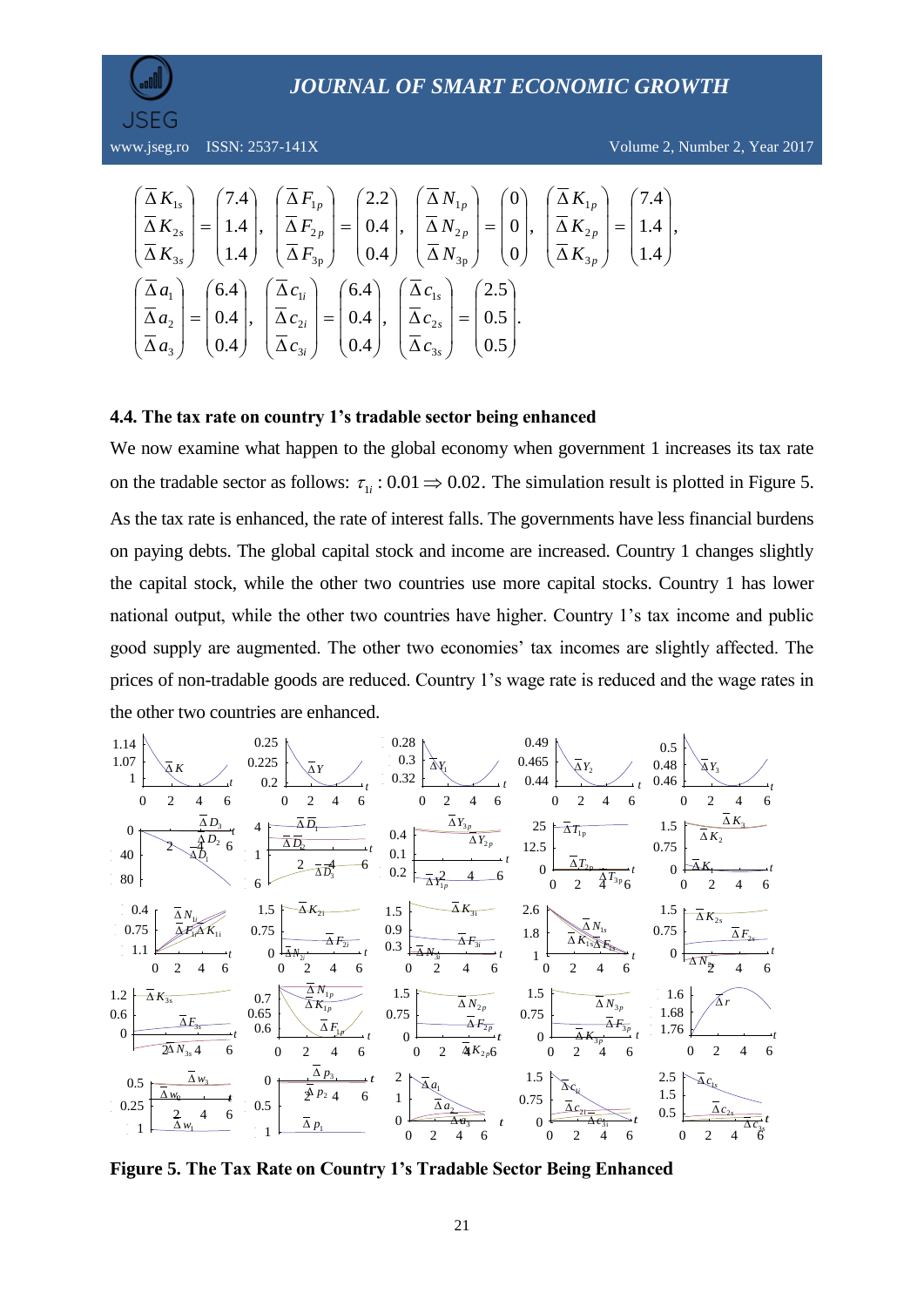



The shift of the equilibrium point is listed in (27).

$$
\overline{\Delta} K = -2.4, \quad \overline{\Delta} Y = -0.83, \quad \overline{\Delta} r = 2.23,
$$
\n
$$
\begin{pmatrix}\n\overline{\Delta} w_1 \\
\overline{\Delta} w_2 \\
\overline{\Delta} w_3\n\end{pmatrix} = \begin{pmatrix}\n-1.99 \\
-0.62 \\
-0.65\n\end{pmatrix}, \quad \overline{\Delta} p_1 \\
\overline{\Delta} p_2 \\
\overline{\Delta} p_3\n\end{pmatrix} = \begin{pmatrix}\n-0.85 \\
0.06 \\
0.02\n\end{pmatrix}, \quad \overline{\Delta} Y_1 \\
\overline{\Delta} Y_2 \\
\overline{\Delta} Y_3\n\end{pmatrix} = \begin{pmatrix}\n-1.26 \\
-0.62 \\
-0.65\n\end{pmatrix}, \quad \overline{\Delta} P_1 \\
\overline{\Delta} P_2 \\
\overline{\Delta} P_3\n\end{pmatrix} = \begin{pmatrix}\n-2.5 \\
-2.6 \\
2.2\n\end{pmatrix}, \quad \overline{\Delta} Y_{1p} \\
\overline{\Delta} Y_{2p} \\
\overline{\Delta} Y_{3p}\n\end{pmatrix} = \begin{pmatrix}\n-1.26 \\
-0.62 \\
-0.65\n\end{pmatrix}, \quad \overline{\Delta} Y_1 \\
\overline{\Delta} Y_2 \\
\overline{\Delta} Y_3\n\end{pmatrix} = \begin{pmatrix}\n-3.25 \\
-2 \\
-2\n\end{pmatrix}, \quad \overline{\Delta} Y_{11} \\
\overline{\Delta} Y_{22} \\
\overline{\Delta} Y_{31} \\
\overline{\Delta} Y_{32} \\
\overline{\Delta} Y_{33} \\
\overline{\Delta} Y_{34} \\
\overline{\Delta} Y_{35} \\
\overline{\Delta} Y_{36} \\
\overline{\Delta} Y_{37} \\
\overline{\Delta} Y_{38} \\
\overline{\Delta} Y_{38} \\
\overline{\Delta} Y_{39} \\
\overline{\Delta} Y_{30} \\
\overline{\Delta} Y_{31} \\
\overline{\Delta} Y_{31} \\
\overline{\Delta} Y_{32} \\
\overline{\Delta} Y_{33} \\
\overline{\Delta} Y_{34} \\
\overline{\Delta} Y_{35} \\
\overline{\Delta} Y_{36} \\
\overline{\Delta} Y_{37} \\
\overline{\Delta} Y_{38} \\
\overline{\Delta} Y_{39} \\
\overline{\Delta} Y_{31
$$

#### **4.5. A rise in country 1's tax rate on non-tradable good**

We now study effects of a rise in government 1's tax rate on the tradable sector as follows:  $\tau_{1s}$  : 0.01  $\Rightarrow$  0.02. The simulation result is plotted in Figure 6. As the tax rate is enhanced, the rate of interest falls. The governments have less financial burdens on paying debts. The global capital stock and income are increased. The countries have higher national output and use more capital stocks. Different from the effects of the rise in the tax rate on tradable good, country's 1 has higher national output partly because the price of tradable good in country 1 is enhanced. The other two countries have higher. Country 1's tax income and public good supply are augmented. The other two economies' tax incomes are slightly affected. The wage rates are enhanced.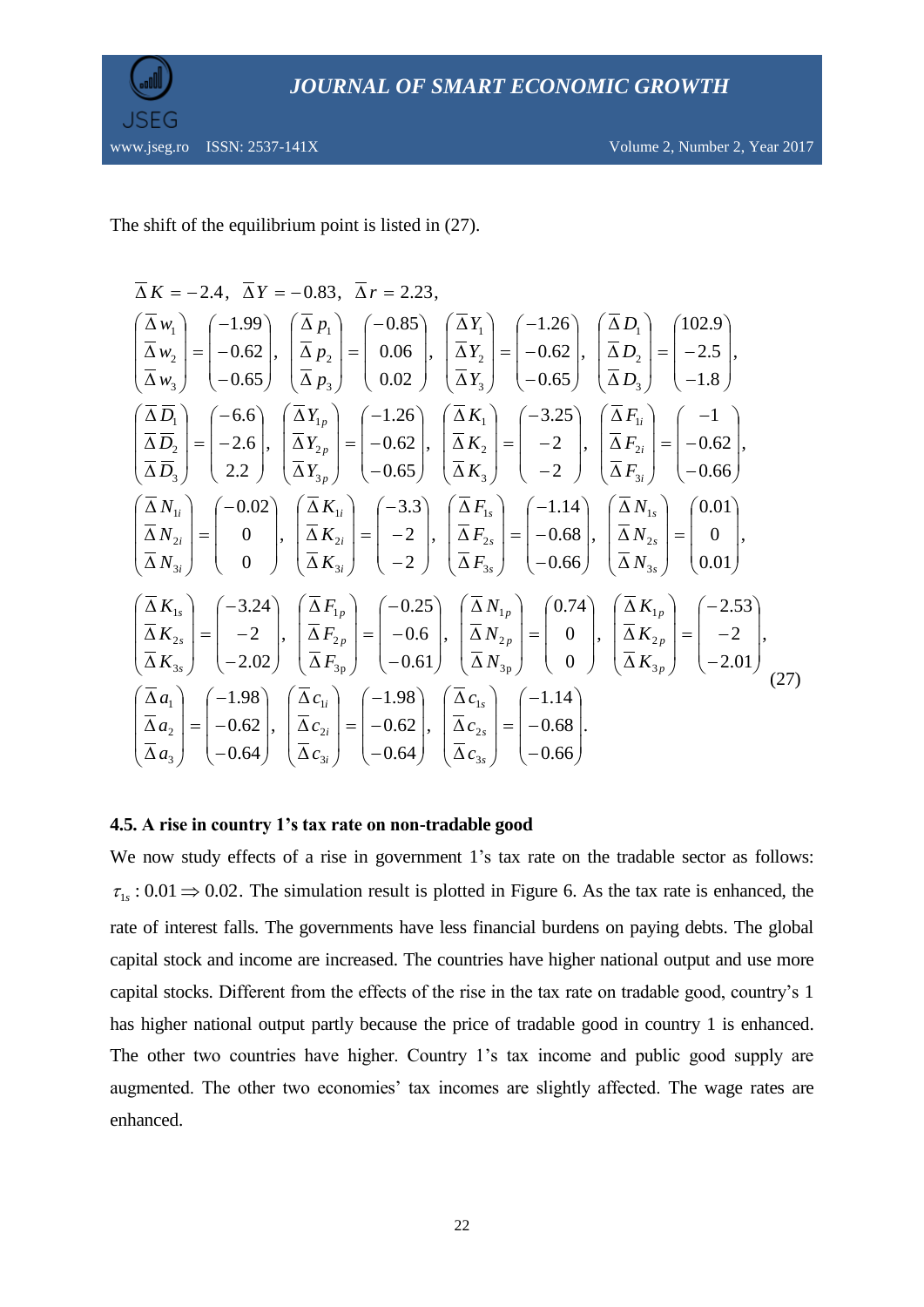

www.jseg.ro ISSN: 2537-141X Volume 2, Number 2, Year 2017



**Figure 6. A Rise in Country 1's Tax Rate on Non-Tradable Good**

The shift of the equilibrium point is listed in (28).

$$
\overline{\Delta} K = -0.56, \quad \overline{\Delta} Y = -0.09, \quad \overline{\Delta} r = 0.61,
$$
\n
$$
\begin{pmatrix}\n\overline{\Delta} w_1 \\
\overline{\Delta} w_2 \\
\overline{\Delta} w_3\n\end{pmatrix} = \begin{pmatrix}\n-0.15 \\
-0.17 \\
-0.18\n\end{pmatrix}, \quad\n\begin{pmatrix}\n\overline{\Delta} p_1 \\
\overline{\Delta} p_2 \\
\overline{\Delta} p_3\n\end{pmatrix} = \begin{pmatrix}\n1.05 \\
0.02 \\
0.01\n\end{pmatrix}, \quad\n\begin{pmatrix}\n\overline{\Delta} Y_1 \\
\overline{\Delta} Y_2 \\
\overline{\Delta} Y_3\n\end{pmatrix} = \begin{pmatrix}\n0.08 \\
-0.17 \\
-0.18\n\end{pmatrix}, \quad\n\begin{pmatrix}\n\overline{\Delta} D_1 \\
\overline{\Delta} D_2 \\
\overline{\Delta} D_3\n\end{pmatrix} = \begin{pmatrix}\n-0.69 \\
-0.5\n\end{pmatrix},
$$
\n
$$
\begin{pmatrix}\n\overline{\Delta} \overline{D}_1 \\
\overline{\Delta} \overline{D}_2 \\
\overline{\Delta} \overline{D}_3\n\end{pmatrix} = \begin{pmatrix}\n-1.83 \\
-0.74 \\
0.6\n\end{pmatrix}, \quad\n\begin{pmatrix}\n\overline{\Delta} Y_{1p} \\
\overline{\Delta} Y_{2p} \\
\overline{\Delta} Y_{3p}\n\end{pmatrix} = \begin{pmatrix}\n0.08 \\
-0.17 \\
-0.18\n\end{pmatrix}, \quad\n\begin{pmatrix}\n\overline{\Delta} K_1 \\
\overline{\Delta} K_2 \\
\overline{\Delta} K_3\n\end{pmatrix} = \begin{pmatrix}\n-0.57 \\
-0.56 \\
-0.57\n\end{pmatrix}, \quad\n\begin{pmatrix}\n\overline{\Delta} F_{1i} \\
\overline{\Delta} F_{2i} \\
\overline{\Delta} F_{3i}\n\end{pmatrix} = \begin{pmatrix}\n0.16 \\
-0.18\n\end{pmatrix},
$$
\n
$$
\begin{pmatrix}\n\overline{\Delta} N_{1i} \\
\overline{\Delta} N_{2i} \\
\overline{\Delta} N_{3i}\n\end{pmatrix} = \begin{pmatrix}\n0.32 \\
0 \\
0 \\
0
$$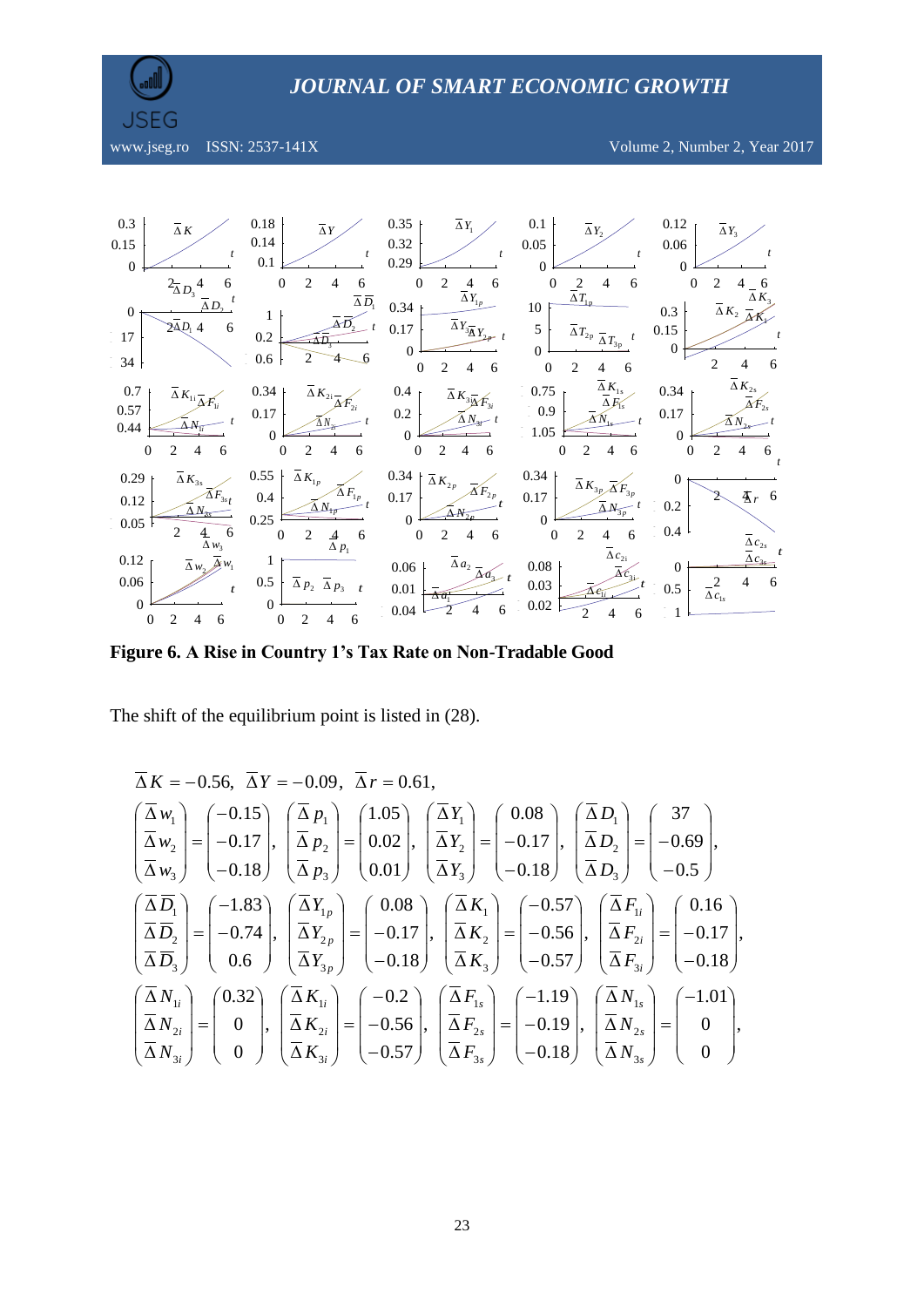

$$
\begin{pmatrix}\n\overline{\Delta}\,K_{1s} \\
\overline{\Delta}\,K_{2s} \\
\overline{\Delta}\,K_{3s}\n\end{pmatrix} = \begin{pmatrix}\n-1.51 \\
-0.56 \\
-0.56\n\end{pmatrix}, \begin{pmatrix}\n\overline{\Delta}\,F_{1p} \\
\overline{\Delta}\,F_{2p} \\
\overline{\Delta}\,F_{3p}\n\end{pmatrix} = \begin{pmatrix}\n0.08 \\
-0.17 \\
-0.17\n\end{pmatrix}, \begin{pmatrix}\n\overline{\Delta}\,N_{1p} \\
\overline{\Delta}\,N_{2p} \\
\overline{\Delta}\,N_{3p}\n\end{pmatrix} = \begin{pmatrix}\n0.24 \\
0 \\
0 \\
0\n\end{pmatrix}, \begin{pmatrix}\n\overline{\Delta}\,K_{1p} \\
\overline{\Delta}\,K_{2p} \\
\overline{\Delta}\,K_{3p}\n\end{pmatrix} = \begin{pmatrix}\n-0.28 \\
-0.56 \\
-0.57\n\end{pmatrix},
$$
\n
$$
\begin{pmatrix}\n\overline{\Delta}\,a_1 \\
\overline{\Delta}\,a_2 \\
\overline{\Delta}\,a_3\n\end{pmatrix} = \begin{pmatrix}\n-0.15 \\
-0.17 \\
-0.18\n\end{pmatrix}, \begin{pmatrix}\n\overline{\Delta}\,c_{1s} \\
\overline{\Delta}\,c_{2s} \\
-0.18\n\end{pmatrix} = \begin{pmatrix}\n-1.19 \\
-0.19 \\
-0.18\n\end{pmatrix}.
$$
\n(28)

#### **4.6. Country 1 increasing the propensity to consume non-tradable good**

One of common believes in encouraging one's country economic development is to consume more domestic goods. We now study what will happen to the global economy when country 1 increases the propensity to consume its domestic non-tradable product. We allow the propensity to consume the non-tradable good as follows:  $\gamma_{10}$ : 0.06  $\Rightarrow$  0.07. The simulation result is plotted in Figure 7. As the preference is changed, the representative household of country 1 holds less wealth, consumes more non-tradable good and less tradable good. The households in the other two economies have a little less wealth, and consume a little less two goods. The global wealth and output fall. Country 1's output rises initially and falls soon. The national outputs of the other two economies fall. Country 1's government debt is reduced, while other two countries' government debts are increased. The wage rates fall and the prices of non-tradable goods rise.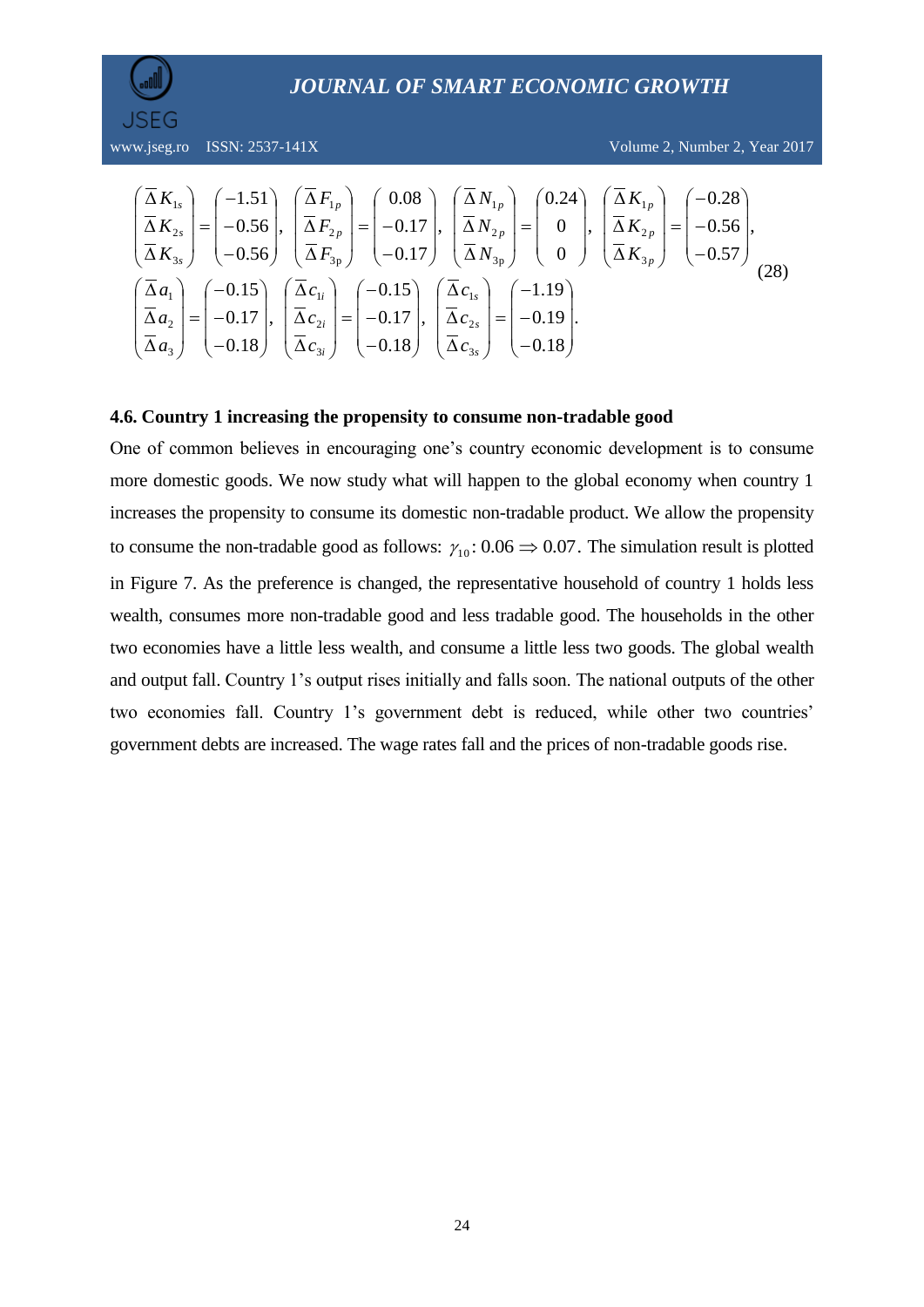

www.jseg.ro ISSN: 2537-141X Volume 2, Number 2, Year 2017



**Figure 7. Country 1 Increasing the Propensity to Consume Non-Tradable Good**

The shift of the equilibrium point is listed in (29).

$$
\overline{\Delta}K = -3.93, \quad \overline{\Delta}Y = -1.23, \quad \overline{\Delta}r = 4.74,
$$
\n
$$
\begin{pmatrix}\n\overline{\Delta}w_1 \\
\overline{\Delta}w_2 \\
\overline{\Delta}w_3\n\end{pmatrix} = \begin{pmatrix}\n-1.17 \\
-1.32 \\
-1.38\n\end{pmatrix}, \quad \begin{pmatrix}\n\overline{\Delta}p_1 \\
\overline{\Delta}p_2 \\
\overline{\Delta}p_3\n\end{pmatrix} = \begin{pmatrix}\n0.2 \\
0.13 \\
0.04\n\end{pmatrix}, \quad \begin{pmatrix}\n\overline{\Delta}Y_1 \\
\overline{\Delta}Y_2 \\
\overline{\Delta}Y_3\n\end{pmatrix} = \begin{pmatrix}\n1.32 \\
-1.38\n\end{pmatrix}, \quad \begin{pmatrix}\n\overline{\Delta}D_1 \\
\overline{\Delta}D_2 \\
\overline{\Delta}D_3\n\end{pmatrix} = \begin{pmatrix}\n-5.14 \\
-3.72\n\end{pmatrix},
$$
\n
$$
\begin{pmatrix}\n\overline{\Delta} \overline{D}_1 \\
\overline{\Delta} \overline{D}_2 \\
\overline{\Delta} \overline{D}_3\n\end{pmatrix} = \begin{pmatrix}\n-13.69 \\
-5.51 \\
4.47\n\end{pmatrix}, \quad \begin{pmatrix}\n\overline{\Delta}Y_1_p \\
\overline{\Delta}Y_2_p \\
\overline{\Delta}Y_3_p\n\end{pmatrix} = \begin{pmatrix}\n-1 \\
-1.32 \\
-1.38\n\end{pmatrix}, \quad \begin{pmatrix}\n\overline{\Delta}K_1 \\
\overline{\Delta}K_2 \\
\overline{\Delta}K_3\n\end{pmatrix} = \begin{pmatrix}\n-3.31 \\
-4.18 \\
-4.24\n\end{pmatrix}, \quad \begin{pmatrix}\n\overline{\Delta}F_{1i} \\
\overline{\Delta}F_{2i} \\
\overline{\Delta}F_{3i}\n\end{pmatrix} = \begin{pmatrix}\n-4.27 \\
-1.39\n\end{pmatrix},
$$
\n
$$
\begin{pmatrix}\n\overline{\Delta}N_{1i} \\
\overline{\Delta}N_{2i} \\
\overline{\Delta}N_{3i}\n\end{pmatrix} = \begin{pmatrix}\n-3.14 \\
0 \\
-0.01\n\end{pmatrix}, \quad \begin
$$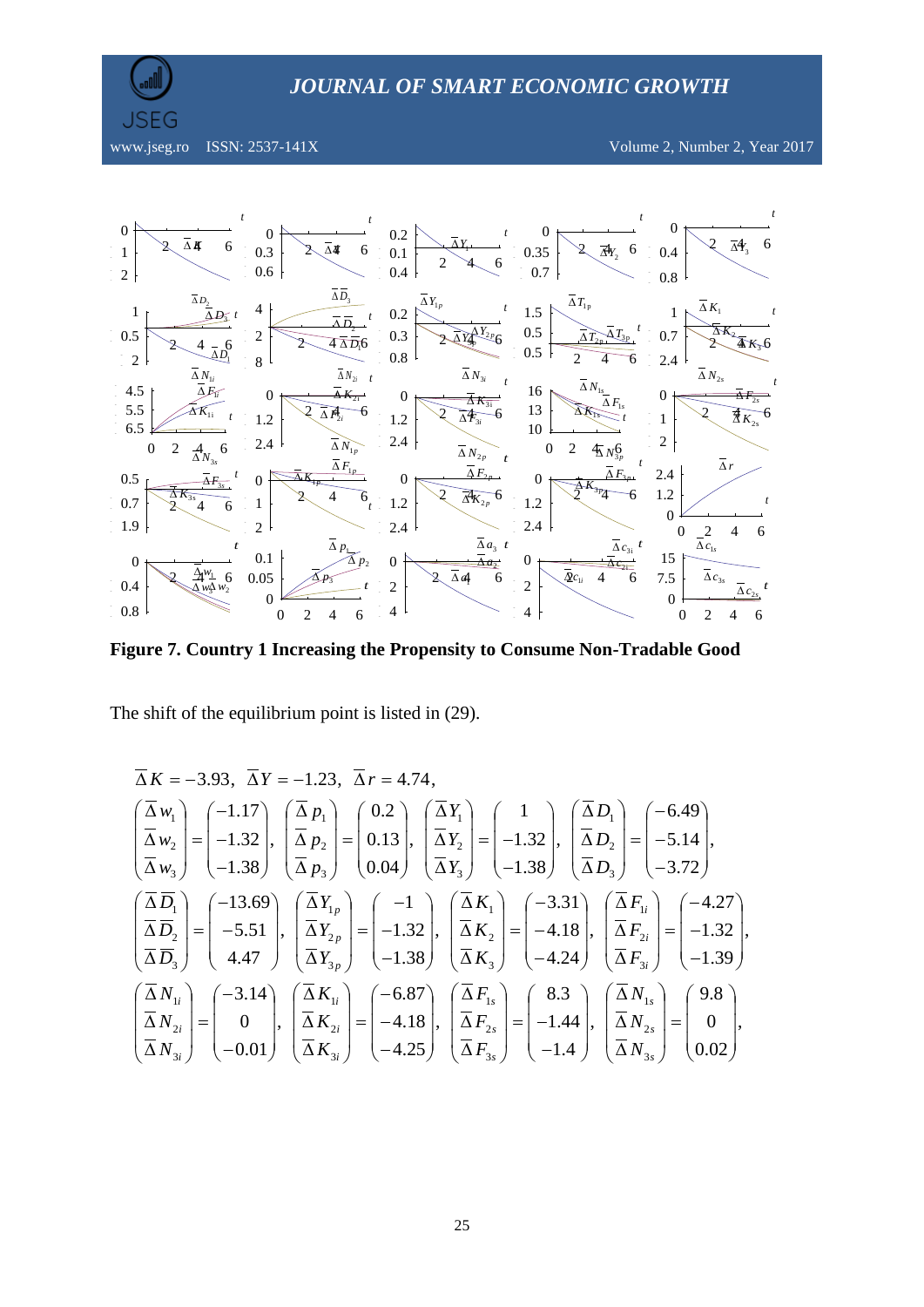

$$
\begin{pmatrix}\n\overline{\Delta}\,K_{1s} \\
\overline{\Delta}\,K_{2s} \\
\overline{\Delta}\,K_{3s}\n\end{pmatrix} = \begin{pmatrix}\n5.57 \\
-4.18 \\
-4.22\n\end{pmatrix}, \begin{pmatrix}\n\overline{\Delta}\,F_{1p} \\
\overline{\Delta}\,F_{2p} \\
\overline{\Delta}\,F_{3p}\n\end{pmatrix} = \begin{pmatrix}\n-1 \\
-1.27 \\
-1.29\n\end{pmatrix}, \begin{pmatrix}\n\overline{\Delta}\,N_{1p} \\
\overline{\Delta}\,N_{2p} \\
\overline{\Delta}\,N_{3p}\n\end{pmatrix} = \begin{pmatrix}\n0.18 \\
0 \\
0\n\end{pmatrix}, \begin{pmatrix}\n\overline{\Delta}\,K_{1p} \\
\overline{\Delta}\,K_{2p} \\
\overline{\Delta}\,K_{3p}\n\end{pmatrix} = \begin{pmatrix}\n-3.68 \\
-4.18 \\
-4.24\n\end{pmatrix},
$$
\n
$$
\begin{pmatrix}\n\overline{\Delta}\,a_1 \\
\overline{\Delta}\,a_2 \\
\overline{\Delta}\,a_3\n\end{pmatrix} = \begin{pmatrix}\n-7 \\
-1.31 \\
-1.36\n\end{pmatrix}, \begin{pmatrix}\n\overline{\Delta}\,c_{1s} \\
\overline{\Delta}\,c_{2s} \\
-1.36\n\end{pmatrix} = \begin{pmatrix}\n8.3 \\
-1.44 \\
-1.4\n\end{pmatrix}.
$$
\n(29)

#### **5 CONCLUDING REMARKS**

This study made an original contribution to the literature of economic growth by developing a nonlinear dynamic trade model with national government debts and national debts. In order to address issues related to dynamic relationships between global growth, trade, economic structural change, government's debts, and national debts, this study applies Zhang's approach to behavior of household to an extended Oniki-Uzawa model with governments' debts and endogenous public good supplies. The general dynamic equilibrium growth model is developed with any number of national economies and free trade between countries. The model is an integration of a few well-known theoretical models, the Solow growth model, the Uzawa twosector growth model, the Oniki–Uzawa trade model, and Diamond's growth model with government's debt. A national economy is composed one tradable, one non-tradable and one public sectors. The dynamic interdependence between wealth accumulation, division of labor, governments' debts, national debts, and wealth and capital distribution for *J* -country world economy is described by 2*J* differential equations. We examined dynamic properties of the model by simulation. We found an equilibrium point and plotted the motion of the dynamic system. As the equilibrium point is locally unstable, we conducted short-run comparative dynamic analysis and comparative static analysis with regard to some parameters. It should be remarked that the economic structures and interactions in our model are delicately interrelated. Our comparative dynamic analysis is limited to a few cases. We might get more insights from further simulation. We may extend the model in some directions. The Solow model, the Uzawa two-sector growth, the Oniki-Uzawa trade model, and the Diamond model are most well-known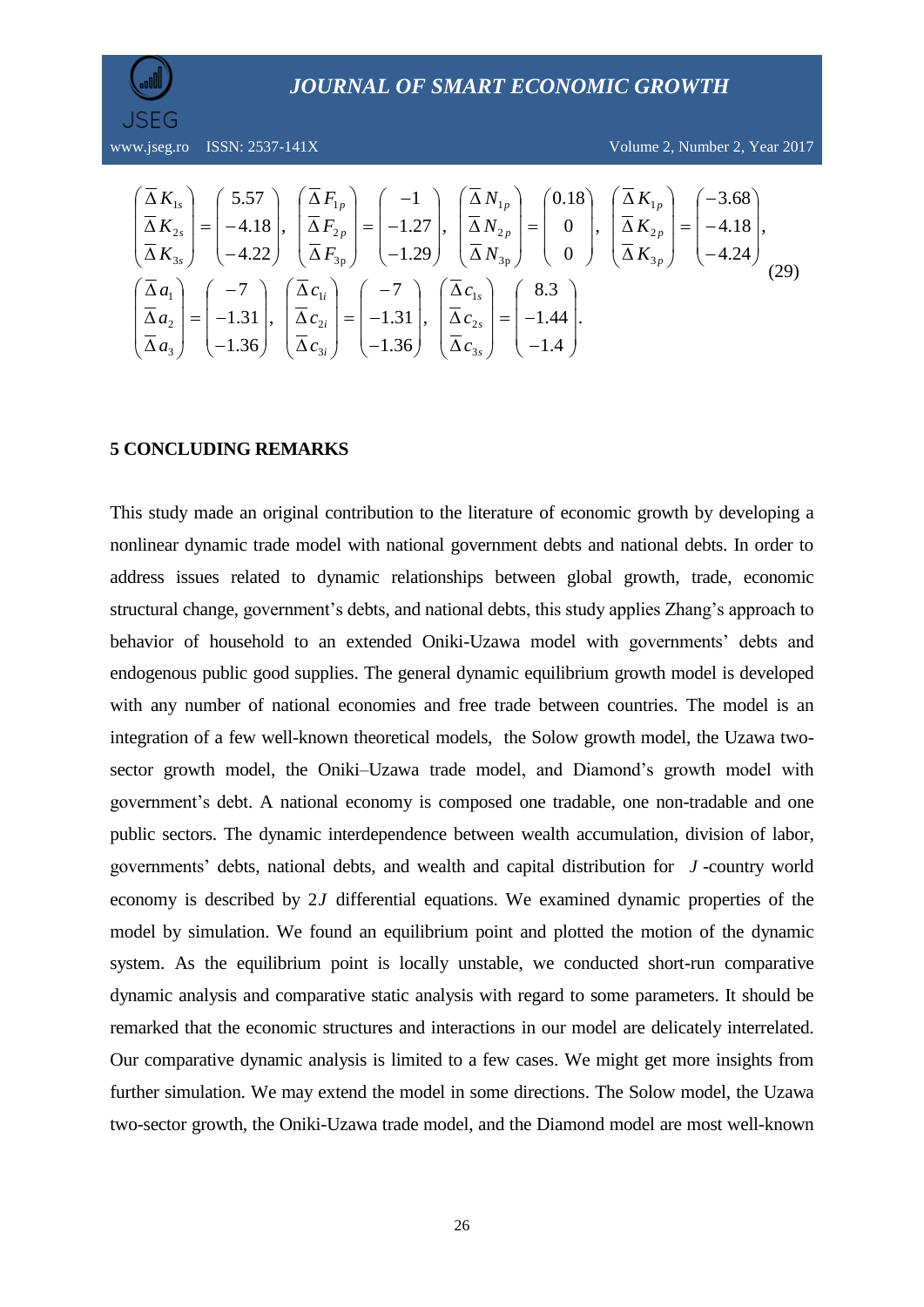

models in the literature of growth theory. Many limitations of our model and possible extensions and generalizations become apparent in the light of the sophistication of the literature.

# **Appendix: Proving the lemma**

By  $(3)$ ,  $(4)$  and  $(8)$  we obtain

$$
z_j \equiv \frac{r + \delta_j}{w_j} = \frac{N_{jq}}{\overline{\beta}_{jq} K_{jq}},
$$
\n(A1)

where

$$
\overline{\beta}_{jq} \equiv \frac{\beta_{jq}}{\alpha_{jq}}, \ \ q=i, s, p.
$$

From (A1) and (3), we obtain

$$
r(z_1) = \alpha_j z_j^{\beta_{jq}} - \delta_j, \tag{A2}
$$

where

$$
\alpha_{j} \equiv \alpha_{ji} \bar{\tau}_{j} A_{ji} \bar{\beta}_{ji}^{\beta_{ji}}.
$$

From (A2) we also have

 $z_i(z_1) = \frac{z_1 + z_2}{z_1 + z_2}$ . 1/ 1 *ji j j j r z z*  $_{\beta}$  $\alpha$ δ  $\overline{\phantom{a}}$ J J  $\backslash$  $\mathsf{I}$  $\mathsf{I}$  $\setminus$  $(r +$  $= \left| \frac{1 + \sigma_j}{\sigma_j} \right|$  (A3)

From (A1) we have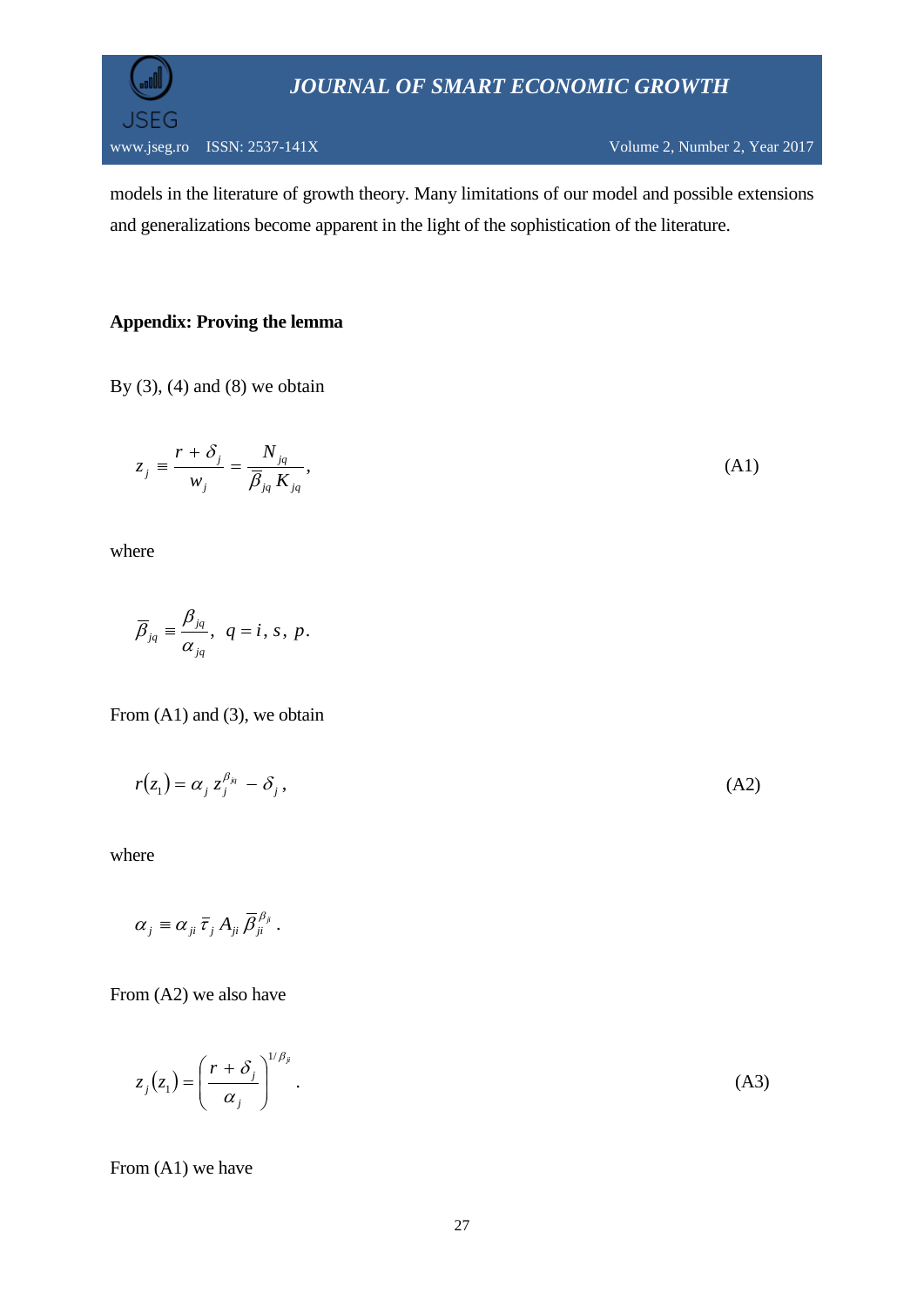

$$
w_j(z_1) = \frac{r + \delta_j}{z_j}.
$$
 (A4)

From (4) we have

$$
p_j(z_1) = \frac{\overline{\beta}_{j_s}^{\alpha_{j_s}} w_j z_j^{\alpha_{j_s}}}{\overline{\tau}_{j_s} \beta_{j_s} A_{j_s}}.
$$
 (A5)

From (6)-(8)

$$
\hat{y}_j = \bar{\tau}_{j\omega} h_j w_j + (1 + \bar{\tau}_{j\omega} r) a_j. \tag{A6}
$$

# From  $p_j c_{js} = \gamma_j \hat{y}_j$  and (16)

$$
N_{js} = \frac{\gamma_j \hat{y}_j \overline{N}_j}{p_j f_{js}},\tag{A7}
$$

where

$$
f_{js} \equiv \frac{F_{js}}{N_{js}} = \frac{A_{jq}}{\left(\overline{\beta}_{jq} z_j\right)^{\alpha_{js}}}.
$$

Insert  $(A6)$  in  $(A7)$ 

$$
N_{js} = n_{0j} + n_j a_j, \tag{A8}
$$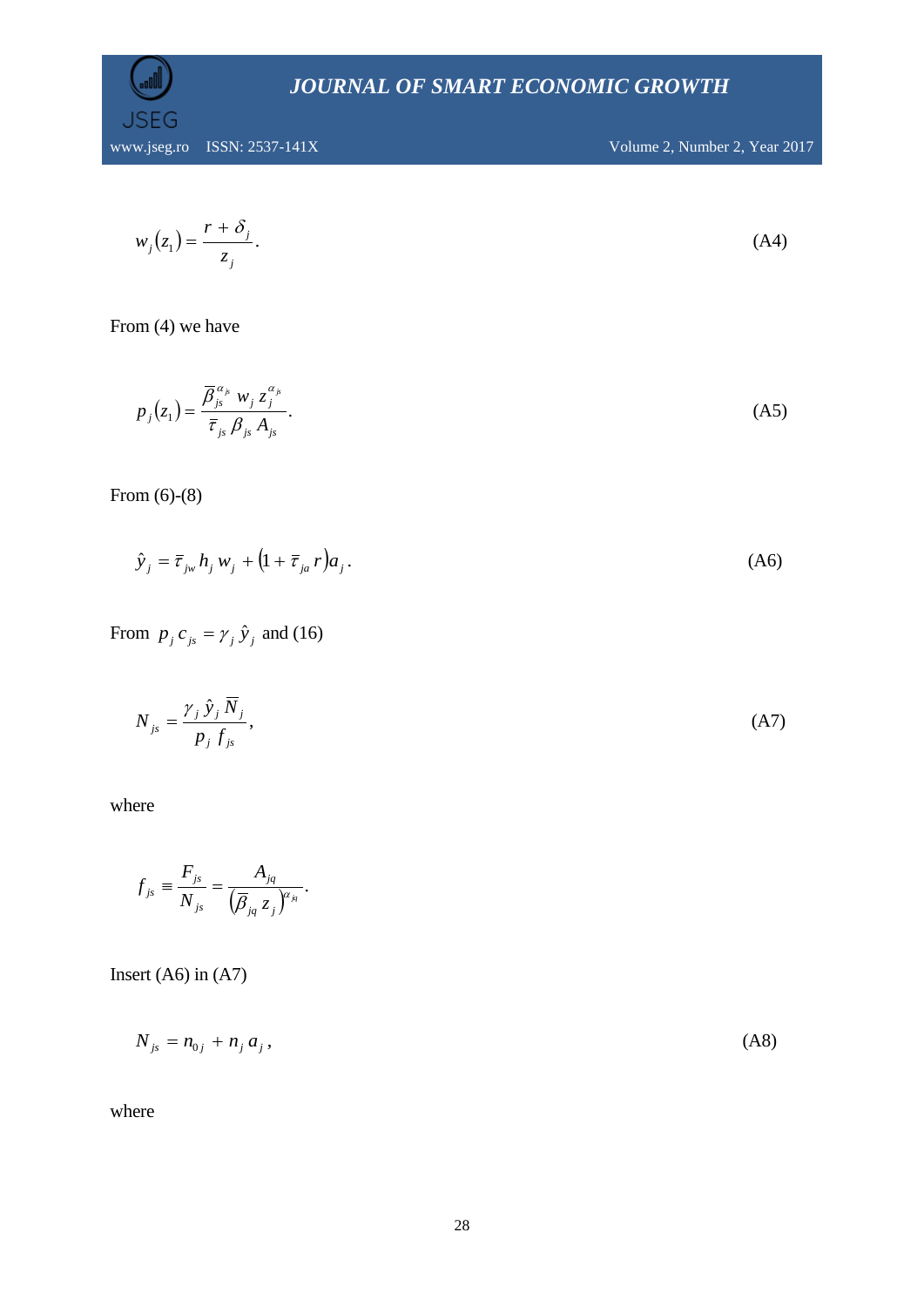www.jseg.ro ISSN: 2537-141X Volume 2, Number 2, Year 2017

$$
n_j(z_1) \equiv \frac{\left(1 + \overline{\tau}_{ja} r\right) \gamma_j \overline{N}_j}{p_j f_{js}}, \ \ n_{0j}(z_1) \equiv \frac{h_j \overline{\tau}_{jw} \gamma_j \overline{N}_j w_j}{p_j f_{js}}.
$$

From (6) we have

**SEG** 

 $Y_{jp} = \tau_j \left( F_{ji} + p_j F_{sj} \right).$  (A9)

Insert  $(3)$  and  $(4)$  in  $(A9)$ 

$$
Y_{jp} = \tau_j w_j \left( \frac{N_{ji}}{\beta_{ji} \overline{\tau}_{ji}} + \frac{N_{js}}{\beta_{js} \overline{\tau}_{js}} \right).
$$
 (A10)

From (8) and (A10) we have

$$
N_{jp} = \tau_j \beta_{jp} \left( \frac{N_{ji}}{\beta_{ji} \overline{\tau}_{ji}} + \frac{N_{js}}{\beta_{js} \overline{\tau}_{js}} \right). \tag{A11}
$$

Insert (A11) in (18)

$$
\left(1+\frac{\tau_j \beta_{jp}}{\beta_{ji} \bar{\tau}_{ji}}\right) N_{ji} + \left(1+\frac{\tau_j \beta_{jp}}{\beta_{js} \bar{\tau}_{js}}\right) N_{js} = N_j.
$$
\n(A12)

Insert (A8) in (A12)

 $N_{ji} = \bar{n}_{0j} - \bar{n}_j a_j$ (A13)

$$
\overline{n}_{0j} \equiv \left( N_j - \left( 1 + \frac{\tau_j \beta_{jp}}{\beta_{js} \overline{\tau}_{js}} \right) n_{0j} \right) \left( 1 + \frac{\tau_j \beta_{jp}}{\beta_{ji} \overline{\tau}_{ji}} \right)^{-1}, \quad \overline{n}_j \equiv \left( 1 + \frac{\tau_j \beta_{jp}}{\beta_{js} \overline{\tau}_{js}} \right) \left( 1 + \frac{\tau_j \beta_{jp}}{\beta_{ji} \overline{\tau}_{ji}} \right)^{-1} n_j.
$$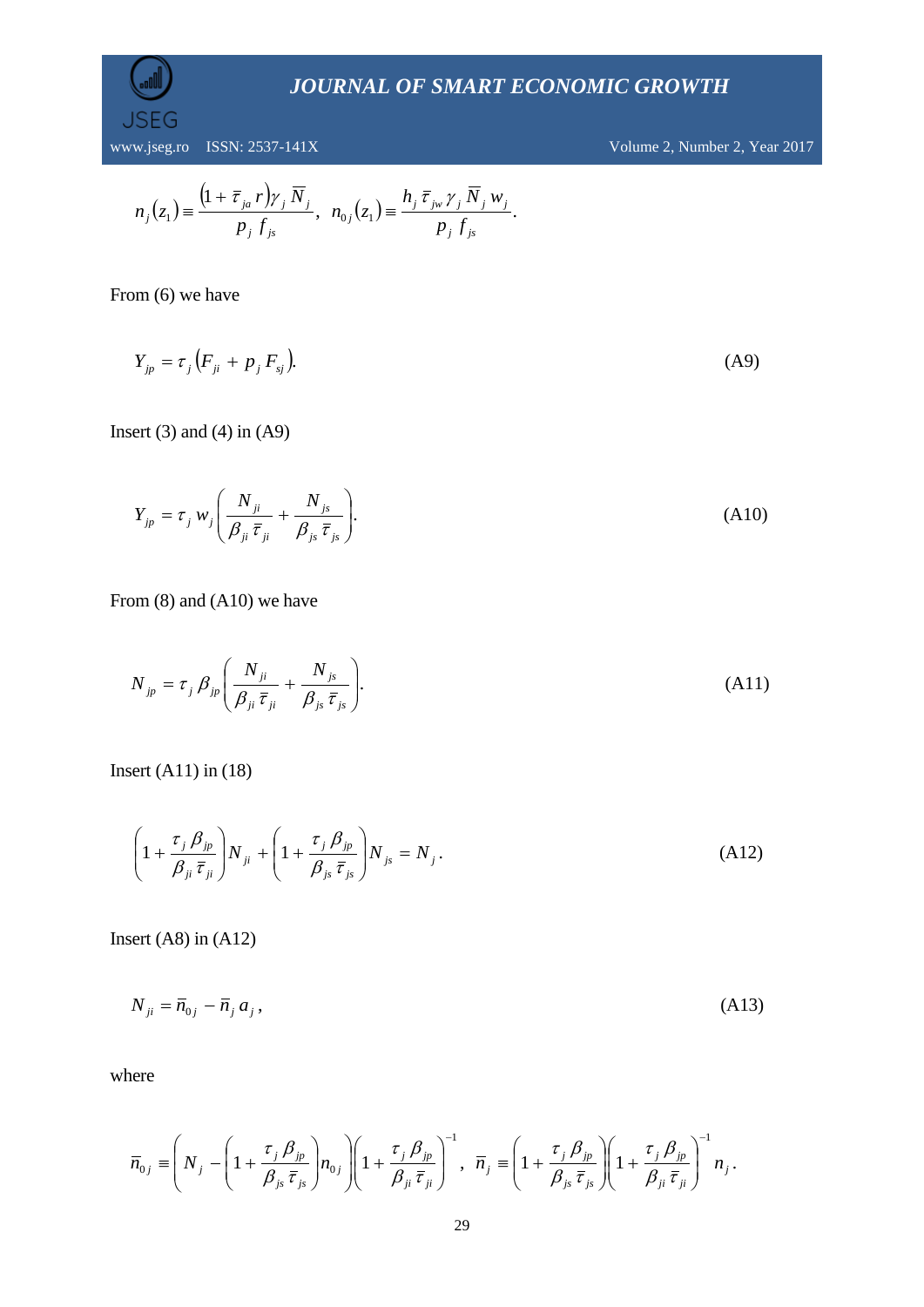

Insert 
$$
(A13)
$$
 and  $(A8)$  in  $(A11)$ 

$$
N_{jp} = \widetilde{n}_{0j} + \widetilde{n}_j a_j, \tag{A14}
$$

where

$$
\widetilde{n}_{0j} \equiv \left(\frac{\overline{n}_{0j}}{\beta_{ji}\,\overline{\tau}_{ji}} + \frac{n_{0j}}{\beta_{js}\,\overline{\tau}_{js}}\right)\! \tau_j \,\beta_{jp} \,, \quad \widetilde{n}_j \equiv \left(\frac{n_j}{\beta_{js}\,\overline{\tau}_{js}} - \frac{\overline{n}_j}{\beta_{ji}\,\overline{\tau}_{ji}}\right)\! \tau_j \,\beta_{jp} \,.
$$

From (A1), (A14), (A13) and (A8), we have

$$
K_{jp} = \frac{\widetilde{n}_{0j} + \widetilde{n}_j a_j}{\overline{\beta}_{jp} z_j}, \ \ K_{ji} = \frac{\overline{n}_{0j} - \overline{n}_j a_j}{\overline{\beta}_{ji} z_j}, \ \ K_{js} = \frac{n_{0j} + n_j a_j}{\overline{\beta}_{js} z_j}.
$$
 (A15)

From (17) and (A15) we have

$$
K_j = \hat{n}_{0j} + \hat{n}_j a_j, \tag{A16}
$$

where

$$
\hat{n}_{0j} \equiv \left( \frac{\widetilde{n}_{0j}}{\overline{\beta}_{jp}} + \frac{\overline{n}_{0j}}{\overline{\beta}_{ji}} + \frac{n_{0j}}{\overline{\beta}_{js}} \right) \frac{1}{z_j}, \ \ \hat{n}_j \equiv \left( \frac{\widetilde{n}_j}{\overline{\beta}_{jp}} - \frac{\overline{n}_j}{\overline{\beta}_{ji}} + \frac{n_j}{\overline{\beta}_{js}} \right) \frac{1}{z_j}.
$$

From (A16) and (19) we have

$$
K = b_0 + \sum_{j=1}^{J} \hat{n}_j a_j,
$$
 (A17)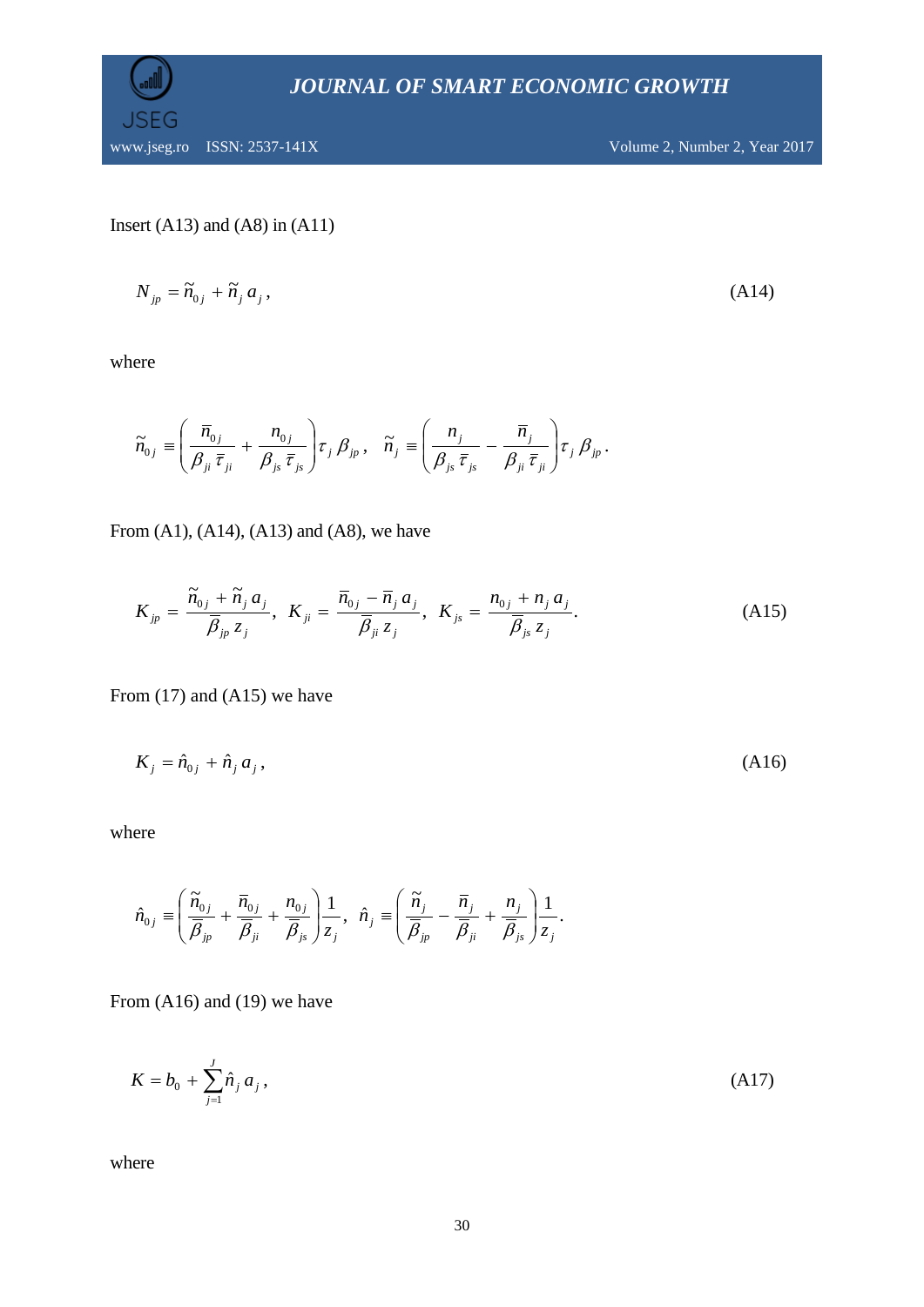

$$
b_0 \equiv \sum_{j=1}^J \hat n_{0\,j}\,.
$$

From (20) and (A17) we solve

$$
a_1 = \Lambda(z_1, \{a_j\}, \{D_j\}) = \frac{1}{\overline{N}_1 - \hat{n}_1} \left(b_0 + \sum_{j=2}^J (\hat{n}_j - \overline{N}_j)a_j + \sum_{j=1}^N D_j\right),
$$
(A18)

where  $\{a_j\} = (a_2, ..., a_J)$ .

It is straightforward to check that all the variables can be expressed as functions of  $z_1$ ,  $\{a_j\}$  and  $(D_j)$  at any point in time as follows: *r* by (A2)  $\rightarrow$   $z_j$  by (A3)  $\rightarrow$   $w_j$  by (A4)  $\rightarrow$   $p_j$  by (A5)  $\rightarrow$  $a_1$  by (A18)  $\rightarrow$   $N_{j_s}$  by (A8)  $\rightarrow$   $N_{j_t}$  by (A13)  $\rightarrow$   $N_{j_p}$  by (A14)  $\rightarrow$   $K_{j_p}$ ,  $K_{ji}$ , and  $K_{j_s}$  by (A1)  $\rightarrow$  *K*<sub>*j*</sub> by (A16)  $\rightarrow$  *K* by (A17)  $\rightarrow$   $\hat{y}_j$  by (A6)  $\rightarrow$  *F<sub>jq</sub>* by (1)  $\rightarrow$  *c<sub>j</sub>, c<sub>js</sub>, and s<sub>j</sub> by (10)*  $\rightarrow$  $Y_{jq}$  by (A10)  $\rightarrow T_{jq}$  by (14). From this procedure and (13) and (15), we have

$$
\dot{a}_1 = \Lambda_0(z_1, \{a_j\}, \{D_j\}) \equiv s_1 - a_1,\tag{A19}
$$

$$
\dot{a}_j = \Lambda_j(z_1, \{a_j\}, D_j) = s_j - a_j, \quad j = 2, ..., J,
$$
  
\n
$$
\dot{D}_j = \Psi_j(z_1, \{a_j\}, D_j) = r D_j + Y_{jp} - T_{jp}, \quad j = 1, ..., J.
$$
\n(A20)

Taking derivatives of  $(A18)$  with respect to  $t$  yields

$$
\dot{a}_1 = \frac{\partial \Lambda}{\partial z_1} \dot{z}_1 + \sum_{j=2}^{J} \Lambda_j \frac{\partial \Lambda}{\partial a_j} + \sum_{j=1}^{J} \Psi_j \frac{\partial \Lambda}{\partial D_j},
$$
\n(A21)

where we also use  $(A20)$ . From  $(A19)$  and  $(A21)$ , we have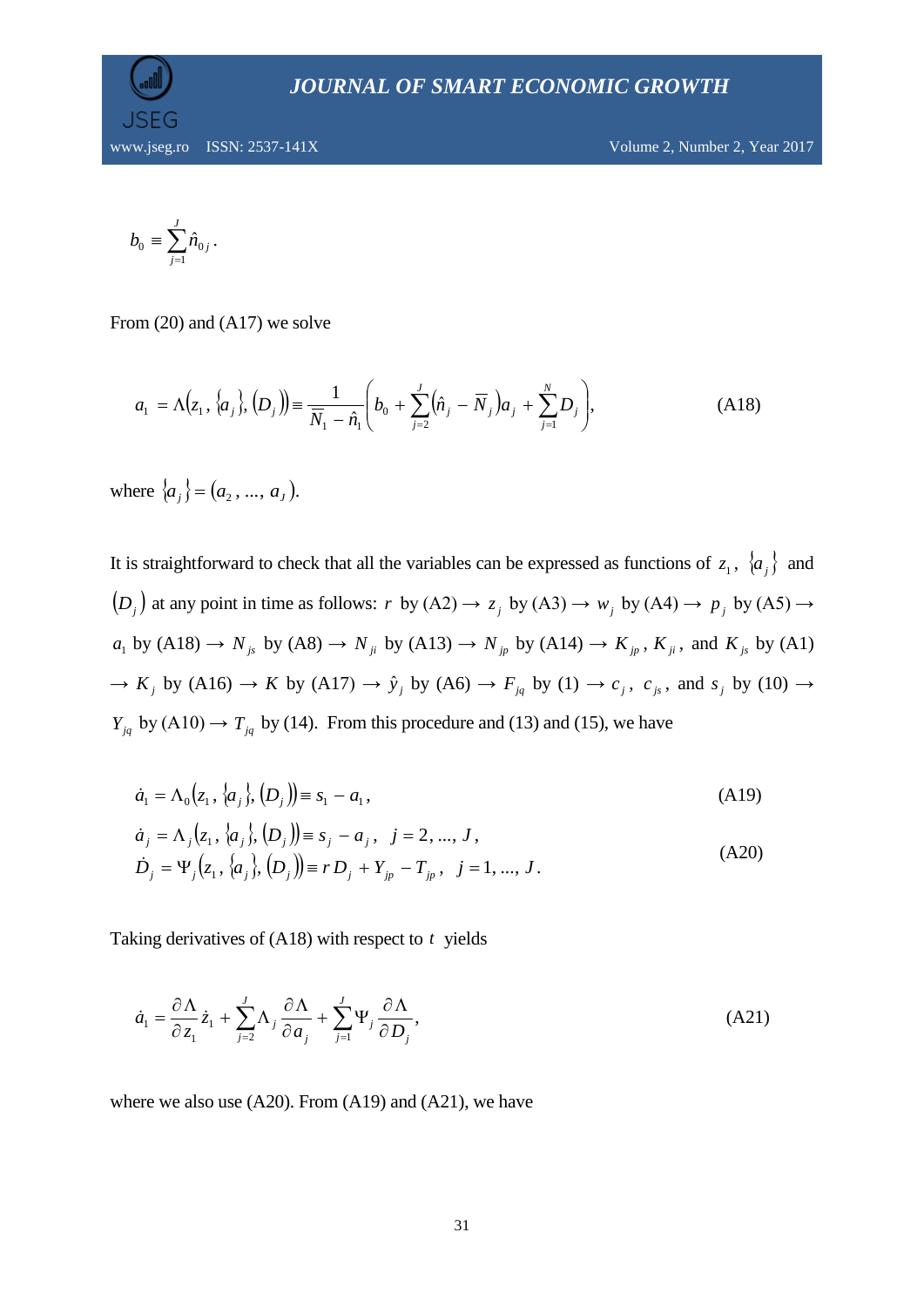

$$
\dot{z}_1 = \Lambda_1(z_1, \{\alpha_j\}, \{D_j\}) \equiv \left(\Lambda_0 - \sum_{j=2}^J \Lambda_j \frac{\partial \Lambda}{\partial a_j} - \sum_{j=1}^J \Psi_j \frac{\partial \Lambda}{\partial D_j}\right) \left(\frac{\partial \Lambda}{\partial z_1}\right)^{-1}.\tag{A22}
$$

We determine the motion of the system with (A20) and (A22) and the rest variables by the procedure provided before. In summary, we proved the lemma.

#### **REFERENCES**

Azariadis, C. (1993) Intertemporal Macroeconomics. Oxford: Blackwell.

- Barro, R.J. (1990) Government Spending in a Simple Model of Endogenous Growth. Journal of Political Economy 98, S103-25.
- Barro, R.J. (2013) Education and Economic Growth. Annals of Economics and Finance 14 (2), 301–28.
- Barro, R., Mankiw, N.G., Sala-i-Martin, X. (1995) Capital Mobility in Neoclassical Models of Growth. American Economic Review 85, 103-16.

Barro, R.J. and X. Sala-i-Martin (1995) Economic Growth. New York: McGraw-Hill, Inc.

- Blanchard, O.J. and Fischer, S. (1989) Lectures in Macroeconomics. MA., Cambridge: MIT Press.
- Burmeister, E. and Dobell, A.R. (1970) Mathematical Theories of Economic Growth. London: Collier Macmillan Publishers.
- Chalk, N. (2000) The Sustainability of Bond-Financed Deficits: An Overlapping Generations Approach. Journal of Monetary Economics 45, 293–28.
- Cohen, D., Sachs, J. (1986) Growth and External Debt under Risk of Debt Repudiation. European Economic Review 30, 529-60.
- De la Croix, D. and Michel, P. (2002) A Theory of Economic Growth, Dynamics and Policy in Overlapping Generations. Cambridge: Cambridge University Press.
- Diamond, P. (1965) National Debt in a Neoclassical Growth Model. American Economic Review 55, 1126–50.
- Farmer, R. (1986) Deficits and Cycles. Journal of Economic Theory 40, 77–88.
- Frenkel, J.A. and Razin, A. (1987) Fiscal Policy and the World Economy. MA., Cambridge: MIT Press.
- Giannitsarou, C. (2007) Balanced Budget Rules and Aggregate Instability: The Role of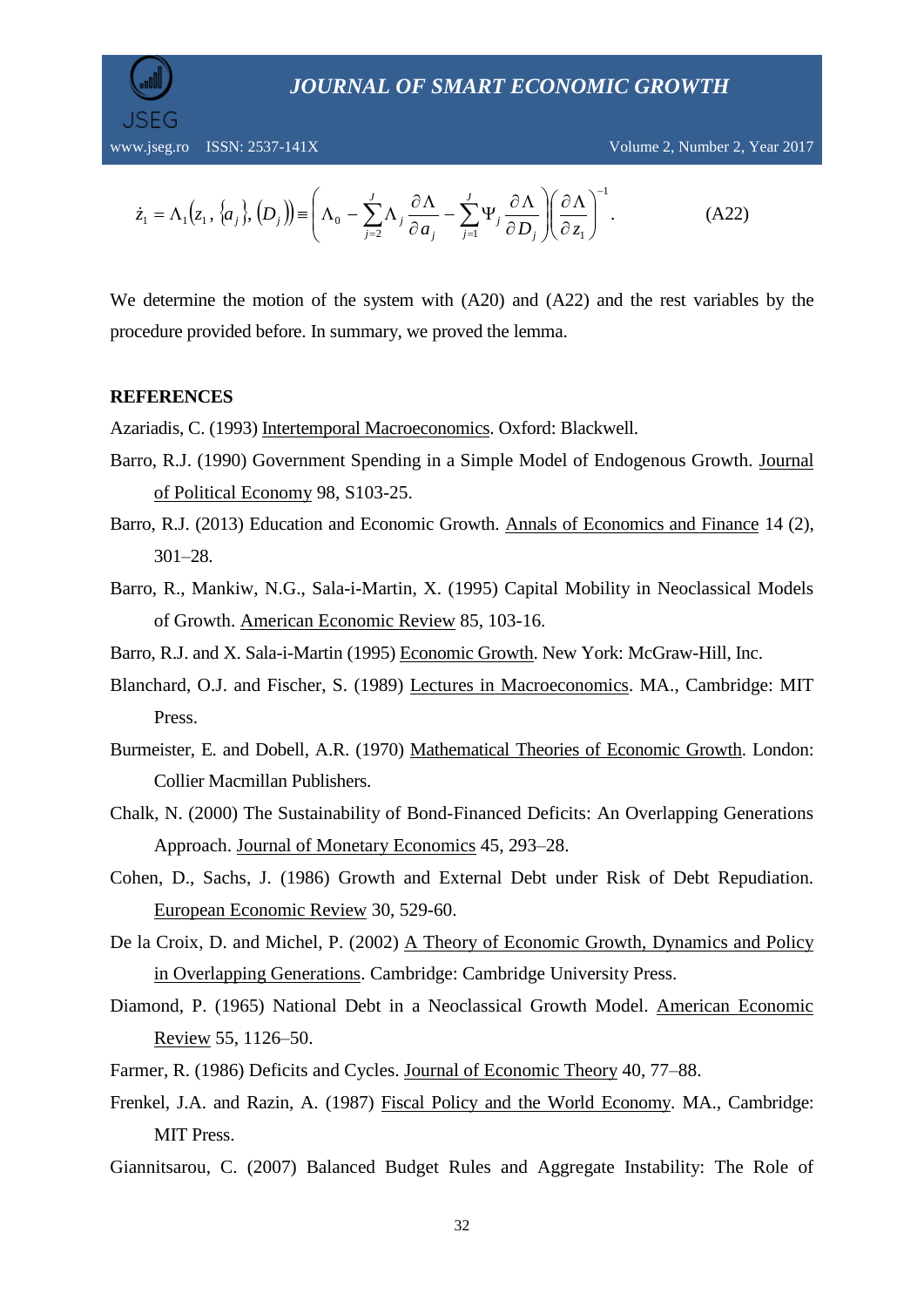

Consumption Taxes. Economic Journal 117, 1423–35.

- Gómez, M.A. (2008) Fiscal Policy, Congestion, and Endogenous Growth. Journal of Public Economic Theory 10, 595-622.
- Guo, J., and Harrison, S. (2004) Balanced-Budget Rules and Macroeconomic (In)Stability. Journal of Economic Theory 119, 357–63.
- Ikeda, S. and Ono, Y. (1992) Macroeconomic Dynamics in a Multi-Country Economy A Dynamic Optimization Approach. International Economic Review 33, 629-644.
- Mendoza, E.G. (1995) The Terms of Trade, the Real Exchange Rate, and Economic Fuctuations. International Economic Review 36, 101–137.
- Nishimura, K. and Shimomura, K. (2002) Trade and Indeterminacy in a Dynamic General Equilibrium Model. Journal of Economic Theory 105, 244-60.
- Oniki, H. and Uzawa, H. (1965) Patterns of Trade and Investment in a Dynamic Model of International Trade. Review of Economic Studies 32, 15-38.
- Park, H. (2009) Ramsey Fiscal Policy and Endogenous Growth. Economic Theory 39, 377-98.
- Semmler, W. and Sieveking, M. (2000) Critical Debt and Debt Dynamics. Journal of Economic Dynamics & Control 24, 1121-44.
- Sorger, G. (2002) On the Multi-Country Version of the Solow-Swan Model. The Japanese Economic Review 54, 146-64.
- Stockman, A.C. and Tesar, L.L. (1995) Tastes and Technology in a Two-country Model of the Business Cycle: Explaining International Comovements. American Economic Review 85, 168–85.
- Turnovsky, S.J. (2000) Fiscal Policy, Elastic Labor Supply, and Endogenous Growth. Journal of Monetary Economics 45, 185-210.
- Turnovsky, S.J. (2004) The Transitional Dynamics of Fiscal Policy: Long-Run Capital Accumulation and Growth. Journal of Money, Credit, and Banking 36, 883-910.
- Turnovsky, B.J. and Sen, P. (1991) Fiscal Policy, Capital Accumulation, and Debt in an Open Economy. Oxford Economic Papers 43, 1-24.
- Uzawa, H. (1961) On a Two-Sector Model of Economic Growth. Review of Economic Studies 29, 47-70.
- Uzawa, H. (1963) On a Two-Sector Model of Economic Growth I. Review of Economic Studies 30, 105-18.